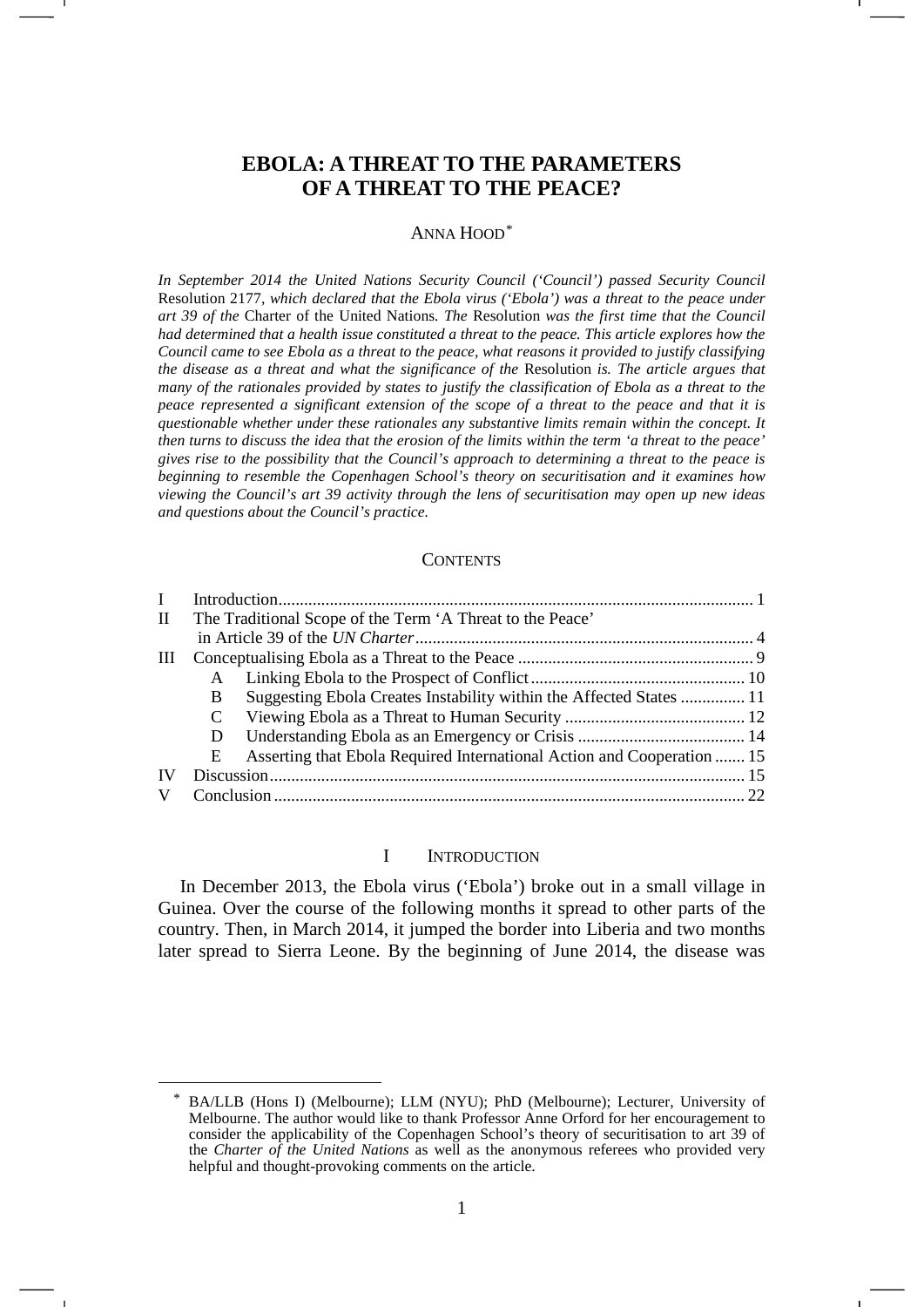growing exponentially, with the number of cases doubling every 20 to 30 days.[1](#page-1-0) The international community was initially slow to respond to the outbreak.<sup>[2](#page-1-1)</sup> However, by September 2014, the gravity of the epidemic and the risk it posed to people and states seemed to penetrate the international community's consciousness and a number of entities on the international stage began to take action. One such entity was the United Nations Security Council ('Security Council' or 'Council').[3](#page-1-2) On 18 September 2014, the Council passed *Resolution 2177*,[4](#page-1-3) which declared that the Ebola outbreak in West Africa was a threat to international peace and security under art 39 of the *Charter of the United Nations* ('*UN Charter*')[5](#page-1-4) and encouraged states to take a number of steps to help bring the disease under control.[6](#page-1-5)

<span id="page-1-7"></span>The passage of *Resolution 2177* was the first time that the Security Council had determined that a health issue constituted a threat to international peace and security.<sup>[7](#page-1-6)</sup> Prima facie, the idea that a health crisis amounts to a threat to the peace appears to be at odds with the scope of the term 'a threat to the peace'.

<span id="page-1-0"></span> <sup>1</sup> The Data Team, 'The Toll of a Tragedy', *The Economist* (online), 10 May 2015 <http://www.economist.com/blogs/graphicdetail/2015/05/ebola-graphics>; World Health<br>Organization, Ebola in West Africa: Heading for Catastrophe? (2015) *in* West Africa: Heading for Catastrophe? (2015)<br>/disease/ebola/ebola-6-months/west-africa/en/>: WHO Ebola  $\langle$ http://www.who.int/csr/disease/ebola/ebola-6-months/west-africa/en/>; Response Team, 'Ebola Virus Disease in West Africa — The First 9 Months of the Epidemic and Forward Projections' (2014) 371 *The New England Journal of Medicine* 1481.

<span id="page-1-1"></span><sup>2</sup> Lawrence O Gostin, 'Ebola: Towards an International Health Systems Fund' (2014) 384 *The Lancet* e49 <http://www.thelancet.com/pdfs/journals/lancet/PIIS0140-6736(14)61345 -3.pdf>.

<span id="page-1-2"></span><sup>3</sup> Another international organisation that took action against the Ebola virus ('Ebola') at this time was the United Nations General Assembly. It adopted several resolutions in the second half of 2014 to address Ebola, including the following resolutions which supported the establishment of a United Nations Mission for Ebola Emergency Response. See *Measures to Contain and Combat the Recent Ebola Outbreak in West Africa,* GA Res 69/1, UN GAOR, 69th sess, Agenda Item 124, UN Doc A/RES/69/1 (23 September 2014); *United Nations Mission for Ebola Emergency Response*, GA Res 69/3, UN GAOR, 69<sup>th</sup> sess, Agenda Item 132, UN Doc A/RES/69/3 (14 October 2014).

<span id="page-1-3"></span><sup>&</sup>lt;sup>4</sup> SC Res 2177, UN SCOR,  $69<sup>th</sup>$  sess, 7268<sup>th</sup> mtg, UN Doc S/RES/2177 (18 September 2014) ('*Resolution 2177*').

<span id="page-1-4"></span><sup>5</sup> Ibid Preamble para 5. The declaration that Ebola constituted a threat to international peace and security was a determination under art 39 of the *Charter of the United Nations* ('*UN Charter*'). Article 39 states that the Security Council ('Council') can determine, inter alia, the existence of a threat to the peace. The term threat to the peace and threat to international peace and security are used synonymously by the Council. When the Council makes a determination under art 39 of the *UN Charter* that an issue amounts to a threat to the peace, it enables it to set down enforcement measures (such as the imposition of sanctions) that UN member states must follow.

<span id="page-1-5"></span><sup>6</sup> It should be noted that although the declaration that Ebola was a threat to the peace entitled the Council to impose mandatory enforcement measures on states, it declined to impose such measures in *Resolution 2177* and instead just recommended steps for states to carry out. Some of the steps the Council encouraged states to take included lifting travel bans, providing assistance to countries suffering from the outbreak of Ebola and implementing recommendations established by the World Health Organization ('WHO'): ibid [3]–[9].

<span id="page-1-6"></span><sup>7</sup> In *Resolution 1308*, the Council noted that HIV/AIDS could potentially give rise to a threat to international peace and security but it did not go so far as to determine that it in fact constituted a threat to international peace and security: SC Res 1308, UN SCOR, 55<sup>th</sup> sess, 4172nd mtg, UN Doc S/RES/1308 (17 July 2000) ('*Resolution 1308*'). The Council further discussed the challenge of HIV/AIDS in *Resolution 1983*: SC Res 1983, UN SCOR, 66<sup>th</sup> sess,  $6547<sup>th</sup>$  mtg, UN Doc S/RES/1983 (7 June 2011). However, it did not discuss the idea that it was or might be a threat to the peace in this resolution.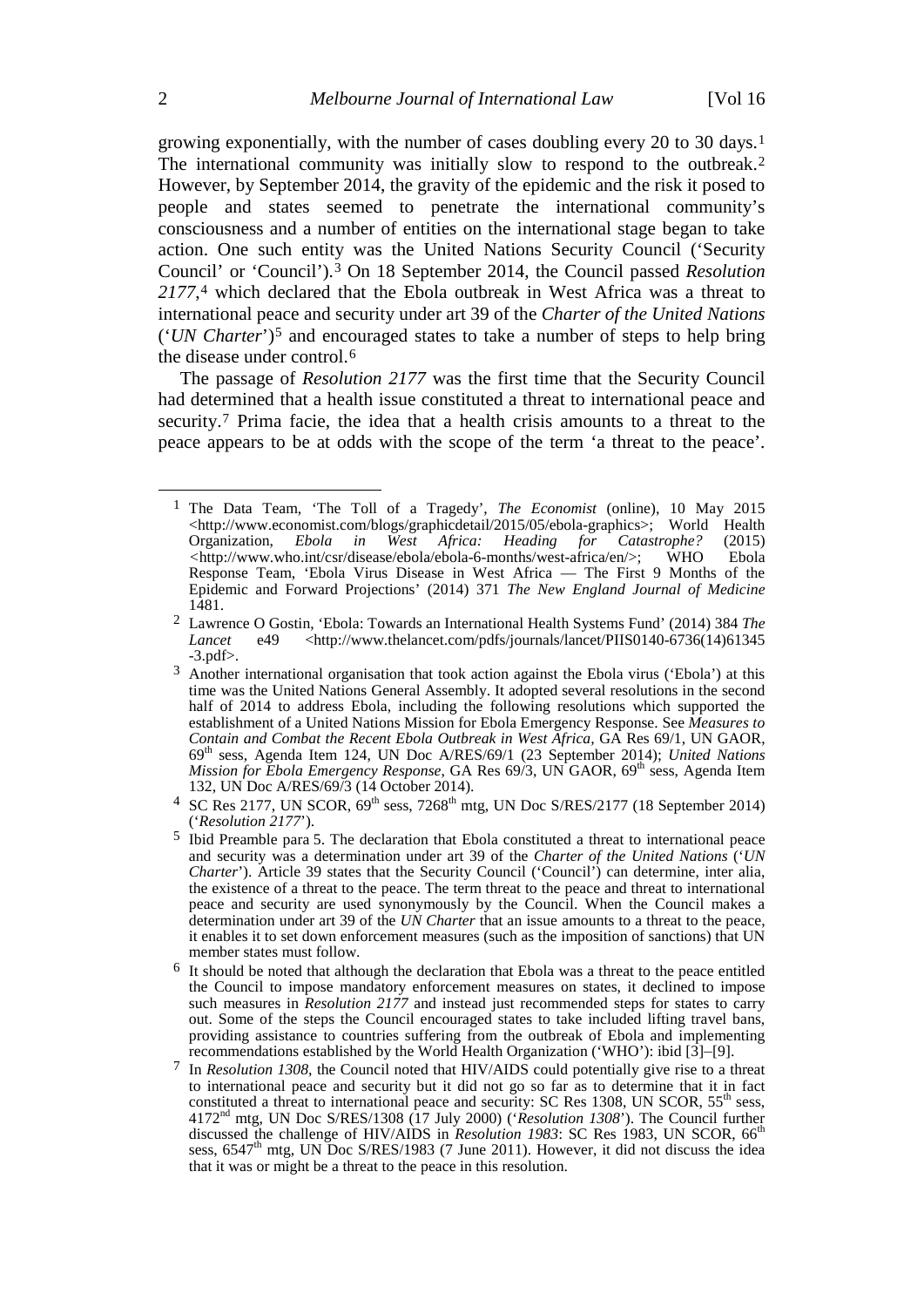<span id="page-2-4"></span>While the precise parameters of the term 'a threat to the peace' are disputed,<sup>[8](#page-2-0)</sup> Security Council practice suggests that a threat to the peace will normally only be declared where there is an armed conflict or a situation that is likely to give rise to an armed conflict in the short to medium term.[9](#page-2-1) Although Ebola was inflicting pain and suffering on its victims and creating instability in Guinea, Liberia and Sierra Leone, there was little indication in September 2014 that the Ebola crisis was likely to give rise to armed conflict at any point in the foreseeable future.[10](#page-2-2) How then did the Security Council come to see it as a threat to the peace? What reasons did it provide to justify its classification of the disease as a threat to the peace? And does the characterisation of a health crisis as a threat to the peace alter the parameters of art 39 of the *UN Charter*?

This article attempts to answer these questions and analyse the significance of the Council classifying Ebola as a threat to the peace.<sup>[11](#page-2-3)</sup> It begins in Part II by setting out the traditional scope of art 39 of the *UN Charter*. It then moves in Part III to explore how the Council understood Ebola as a threat to the peace in *Resolution 2177*. It argues that a range of reasons were put forward to justify classifying Ebola as a threat to the peace: some of them were fairly similar to traditional understandings of a threat to the peace but the majority represented more expansive understandings of the term. Part IV of the article turns to analyse the different rationales provided by states for classifying Ebola as a threat to the peace. It argues that many of the rationales provided by states represent such a significant extension of the scope of a threat to the peace that it is questionable what limits remain within the concept. It goes on to suggest that although *Resolution 2177* alone cannot alter the content of the term 'a threat to the peace' in art 39, if the Council continues to identify threats to the peace for the reasons it adopted in *Resolution 2177*, it is possible that the scope of the term will in time be permanently altered. The Part concludes by discussing the idea that the erosion of the limits within the term 'a threat to the peace' gives rise to the possibility that the Council's approach to determining a threat to the peace is beginning to resemble the Copenhagen School's theory on securitisation and it examines how viewing the Council's art 39 activity through the lens of

<span id="page-2-0"></span> <sup>8</sup> For further discussion of this point, see below Part II.

<span id="page-2-1"></span><sup>9</sup> Erika de Wet, *The Chapter VII Powers of the United Nations Security Council* (Hart Publishing, 2004) 139. As will be discussed below in Part II, states have at certain times tried to extend the concept further but to date such attempts have failed to amount to subsequent practice capable of transforming the definition of a 'threat to the peace'.

<span id="page-2-2"></span><sup>10</sup> Indeed, as will become apparent below, in the Security Council debate prior to the passage of *Resolution 2177*, very few states said that armed conflict was likely to arise at all from Ebola let alone in the short to medium term.

<span id="page-2-3"></span><sup>11</sup> NB: there are, of course, many other questions to which *Resolution 2177* gives rise that are worthy of examination. For example, what effect does the declaration that Ebola is a threat to the peace have for art 41 of the *UN Charter* and how well equipped is the Council to address health-related matters? These questions are, however, beyond the scope of this article.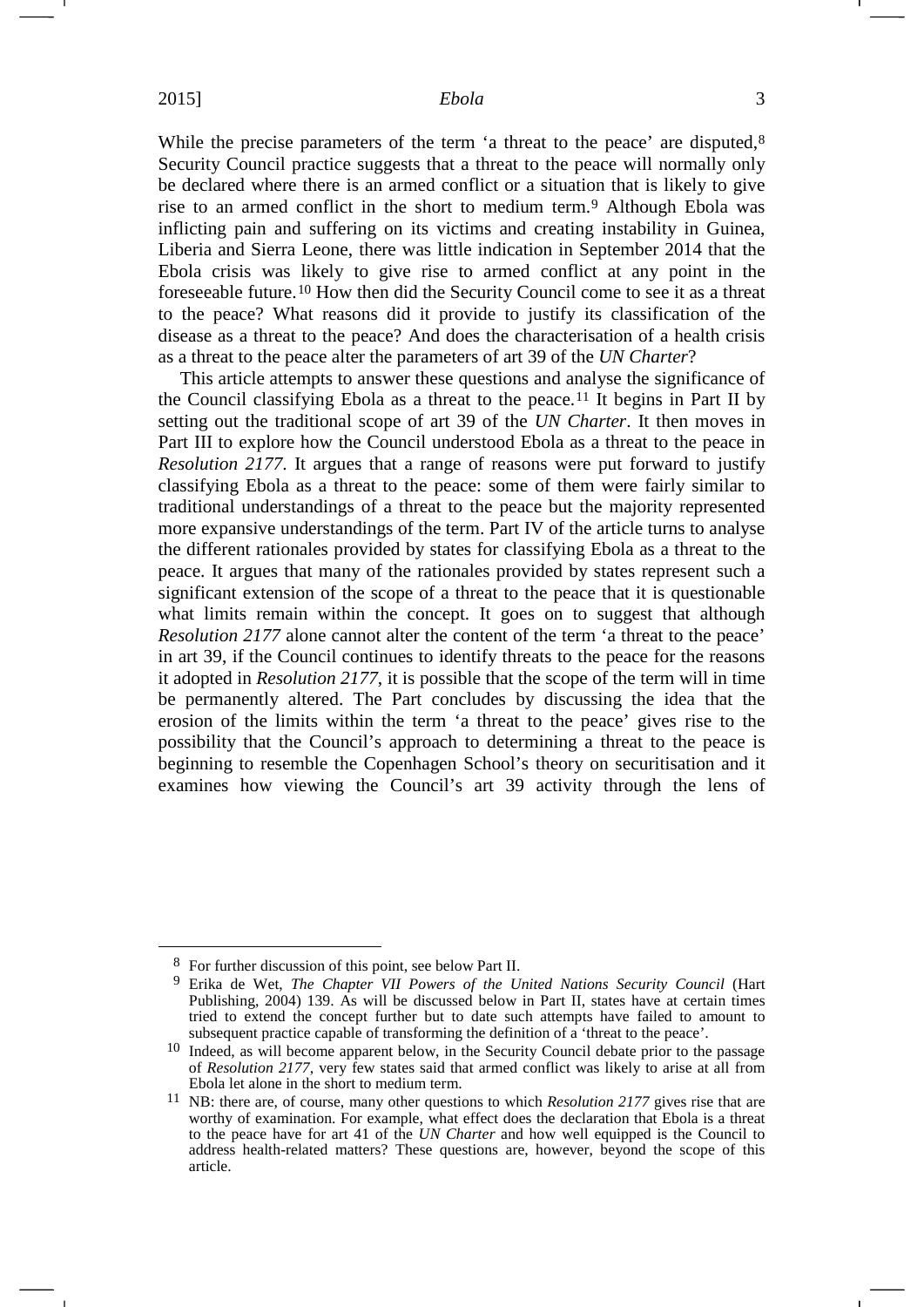securitisation may open up new ideas and questions about the Council's practice.[12](#page-3-1)

### <span id="page-3-10"></span><span id="page-3-0"></span>II THE TRADITIONAL SCOPE OF THE TERM 'A THREAT TO THE PEACE' IN ARTICLE 39 OF THE *UN CHARTER*

Article 39 was designed to give the Council broad discretion to determine whether and when to take Chapter VII enforcement action.[13](#page-3-2) However, the Council's discretion was not unlimited.[14](#page-3-3) This is evidenced by the fact that the drafters of the *UN Charter* included three different tests — the existence of a threat to the peace, breach of the peace and act of aggression — within art 39. If the drafters had not wanted the Council to be limited in its determination of when to undertake Chapter VII action, they would not have needed to include these specific tests in art 39 at all; they could have simply empowered the Council to take enforcement action whenever it desired.[15](#page-3-4) The fact that art 39 contains limits has been confirmed throughout the Council's history by the fact that states frequently debate the parameters of the term a 'threat to the peace' and query what situations it encompasses.<sup>[16](#page-3-5)</sup>

<span id="page-3-9"></span>While it is clear that art 39 contains limits, the precise limits of the term a 'threat to the peace' have been the subject of considerable debate and controversy.[17](#page-3-6) Historically it was understood that a threat to the peace referred to the existence of an international armed conflict.[18](#page-3-7) Over the last few decades though, the Council has issued a range of resolutions that have attempted to extend the scope of the term considerably.<sup>[19](#page-3-8)</sup> Pursuant to art  $31(3)(b)$  of the

<span id="page-3-1"></span><sup>&</sup>lt;sup>12</sup> It should be noted that this comment is not arguing that health issues such as Ebola cannot be understood as security issues. There is a growing literature on the links between health crises and security issues. See, eg, Colin McInnes and Kelley Lee, *Global Health and International Relations* (Polity, 2012) 130–57. This article is focused on the much narrower matter of whether and how health crises such as Ebola can be understood as a threat to the peace under art 39 of the *UN Charter*.

<span id="page-3-2"></span><sup>13</sup> Bruno Simma et al (eds), *The* Charter of the United Nations*: A Commentary* (Oxford University Press,  $3<sup>rd</sup>$  ed,  $2012$ ) vol 2, 1276.

<span id="page-3-3"></span><sup>14</sup> *Prosecutor v Tadić (Decision on the Defence Motion for Interlocutory Appeal on Jurisdiction*) (International Criminal Tribunal for the Former Yugoslavia, Appeals Chamber, Case No IT-94-1-AR72, 2 October 1995) 13 [28]. It is important to note that the idea that the Council's discretion under art 39 is not unlimited is disputed by some scholars. See, eg, Gabriël H Oosthuizen, 'Playing the Devil's Advocate: the United Nations Security Council is Unbound by Law' (1999) 12 *Leiden Journal of International Law* 549. However, as set out in this section, this view is not supported by the ordinary meaning of the words in art 39 or their treatment by UN member states.

<span id="page-3-4"></span><sup>15</sup> Simma et al, *A Commentary Volume II*, above n [13,](#page-3-0) 1275–6.

<span id="page-3-5"></span><sup>16</sup> Ibid 1276. Examples of states disputing the ambit of art 39 can be found in the following Security Council debates: UN SCOR,  $57<sup>th</sup>$  sess, 4568<sup>th</sup> mtg, UN Doc S/PV.4568 (10 July 2002); UN SCOR,  $57<sup>th</sup>$  sess,  $4568<sup>th</sup>$  mtg, UN Doc S/PV.4568 (Resumption 1) (10 July 2002); UN SCOR,  $58^{th}$  sess,  $4772^{nd}$  mtg, UN Doc S/PV.4772 (12 June 2003); UN SCOR,  $59<sup>th</sup>$  sess, 4950<sup>th</sup> mtg, UN Doc S/PV.4950 (22 April 2004); UN SCOR, 59<sup>th</sup> sess, 4950<sup>th</sup> mtg, UN Doc S/PV.4950 (Resumption 1) (22 April 2004); UN SCOR, 59<sup>th</sup> sess, 4956<sup>th</sup> mtg, UN Doc S/PV.4956 (28 April 2004).

<span id="page-3-6"></span><sup>17</sup> Simma et al, *A Commentary Volume II*, above n [13,](#page-3-0) 1279.

<span id="page-3-7"></span><sup>18</sup> Karel Wellens, 'The UN Security Council and New Threats to the Peace: Back to the Future' (2003) 8 *Journal of Conflict and Security Law* 15, 28; Robert Cryer, 'The Security Council and Article 39: A Threat to Coherence?' (1996) 1 *Journal of Conflict and Security Law* 161, 187.

<span id="page-3-8"></span><sup>19</sup> These resolutions are discussed in more detail below.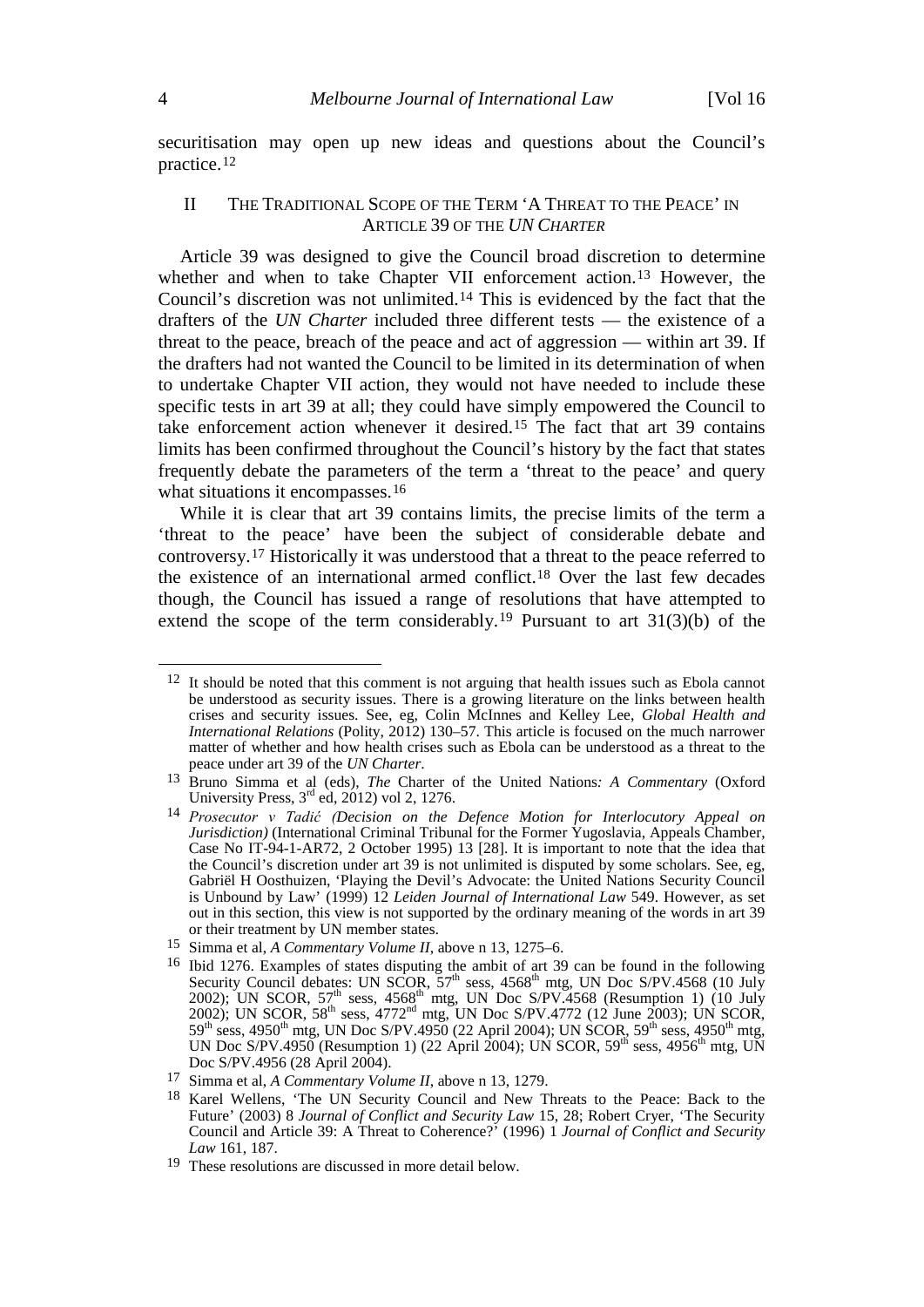*Vienna Convention on the Law of Treaties* ('*VCLT*'),[20](#page-4-2) it is possible for the meaning or scope of a treaty term to change over time through 'any subsequent practice in the application of the treaty which establishes the agreement of the parties regarding its interpretation'. Before turning to consider whether the resolutions that have sought to broaden the parameters of art 39 of the *UN Charter* amount to subsequent practice it is first necessary to clarify some issues to which the application of art 31(3)(b) of the *VCLT* to art 39 of the *UN Charter* give rise. The first is whether the Council's Chapter VII resolutions alone can constitute subsequent practice or whether evidence of non-Security Council UN member states supporting such resolutions is required. Most international lawyers believe that the practice of the Council alone is insufficient to satisfy art 31(3)(b) and instead support the idea that the Council's activities will only amount to subsequent practice if they are 'generally accepted'[21](#page-4-3) and supported by 'a large majority'[22](#page-4-4) of the UN membership.

<span id="page-4-0"></span>How the acceptance of UN member states is determined is a further matter requiring clarification. There appears to be broad agreement in the literature that in determining whether UN member states have accepted the Council's actions for the purposes of art 31(3)(b) of the *VCLT*, it is necessary to determine whether the states party believe that the Council was entitled to take the action it did.[23](#page-4-5) That is, a form of *opinio juris* must be established.[24](#page-4-6) What is important to note

<span id="page-4-3"></span>21 At the San Francisco Conference in 1945 it was stated that:

23 Ibid 20–1. Cf C F Amerasinghe, *Principles of the Institutional Law of International Organizations* (Cambridge University Press, 2nd ed, 2005) 55.

…

<span id="page-4-2"></span> <sup>20</sup> *Vienna Convention on the Law of Treaties*, opened for signature 23 May 1969, 1155 UNTS 331 (entered into force 27 January 1980) ('*VCLT*')*.* The *VCLT* had not been drafted, let alone come into force when the *UN Charter* was created. Article 31 of the *VCLT*, however, is widely acknowledged as representing the customary international law that was in existence at the time the *UN Charter* was drafted and the International Court of Justice ('ICJ') has relied on this provision when interpreting the *UN Charter*: Alberto Alvarez-Jimenez, 'The International Court of Justice's Use of the *Vienna Convention* in the Interpretation of Boundary Agreements: 2000–10' (2012) 3 *Journal of International Dispute Settlement* 409, 437.

<span id="page-4-1"></span>In the course of the operations from day to day of the various organs of the [o]rganization, it is inevitable that each organ will interpret such parts of the *Charter* are applicable to its particular functions. This process is inherent in the functioning of any body which operates under an instrument defining its functions and powers.

It is to be understood, of course, that if an interpretation made by any organ of the [o]rganization or by a committee of jurists is not generally acceptable it will be without binding force

as quoted in Mohammed Bedjaoui, *The New World Order and the Security Council: Testing the Legality of its Acts* (Martinus Nijhoff, 1994) 150. In the *Namibia Case*, the ICJ held that art 27(3) of the *UN Charter* had been altered by subsequent practice to allow the votes of states that abstained from Security Council votes not to prevent the passage of the resolution because '[t]his procedure followed by the Security Council ... has been generally accepted by [m]embers of the United Nations': *Legal Consequences for States of the Continued Presence of South Africa in Namibia (South West Africa) notwithstanding Security Council Resolution 276 (1970) (Advisory Opinion)* [1971] ICJ Rep 16, 22 [22] ('*Namibia Case*'). See also David Schweigman, *The Authority of the Security Council under Chapter VII of the UN Charter: Legal Limits and the Role of the International Court of Justice* (Kluwer Law International, 2001) 17–8.

<span id="page-4-5"></span><span id="page-4-4"></span><sup>22</sup> Schweigman, above n [21,](#page-4-0) 18.

<span id="page-4-6"></span><sup>24</sup> Amerasinghe, above n [23.](#page-4-1)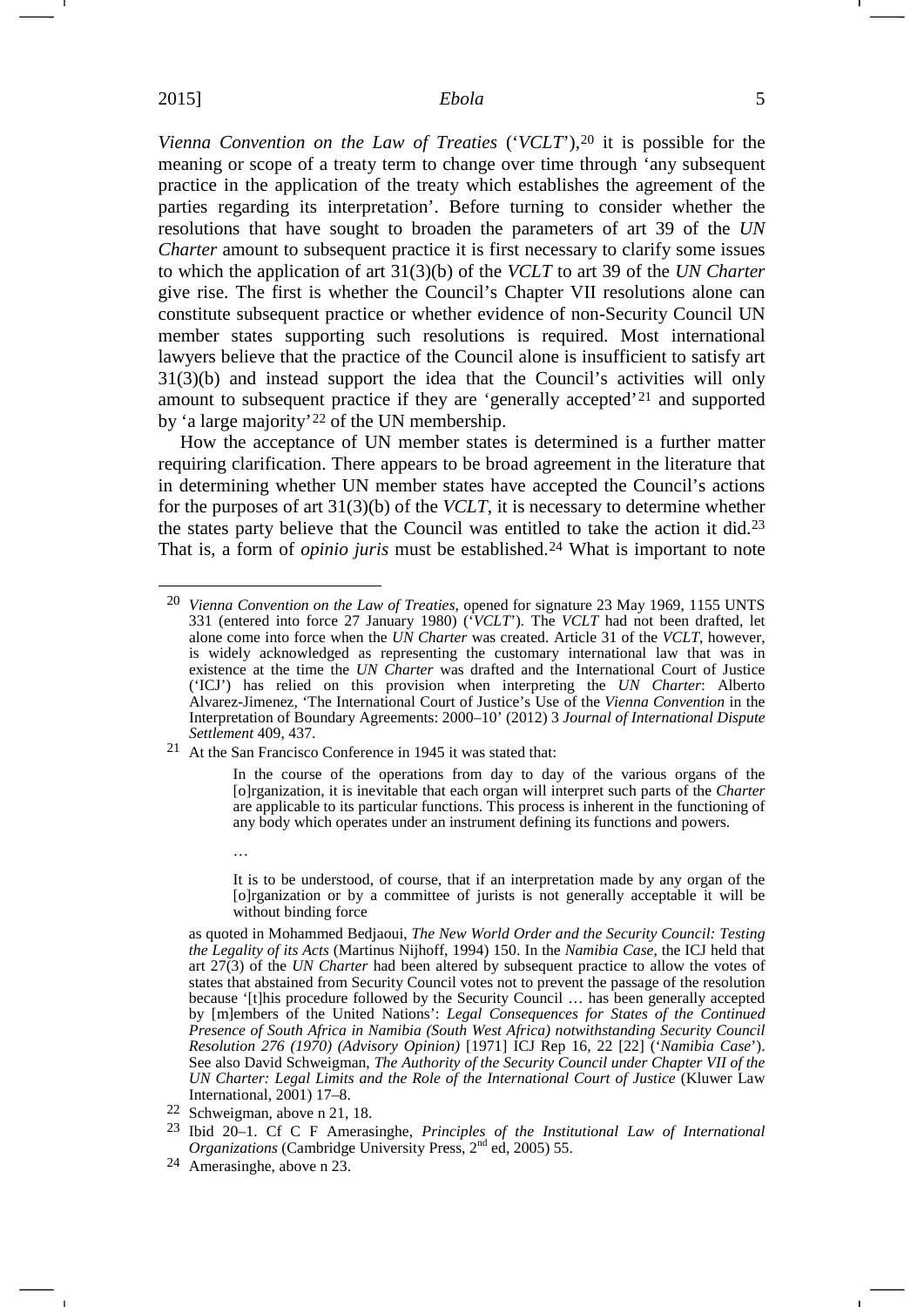about the *opinio juris* requirement is that the UN member states must believe that the Council's actions are permissible generally; it is not enough for the UN member states to acquiesce to a Security Council act they believe is ultra vires with the intention of remedying the ultra vires nature of the act in the particular circumstances.[25](#page-5-0) Discerning states' acceptance of Council action is straightforward when states make unambiguous statements of support. Often, however, it is necessary to deduce states' opinions from their willingness to implement and abide by the Council's resolutions. Relying on state practice to identify states' views must be undertaken with care as compliance with Council resolutions may be driven by factors other than a belief in the intra vires nature of the resolution, such as geopolitical concerns and economic interests.[26](#page-5-1)

A further matter with the subsequent practice test in art 31(3)(b) of the *VCLT* is how many times the practice has to occur before it is accepted as evidence of a new interpretation of the treaty provision. In the *Namibia Case*, where the interpretation of the *UN Charter* turned on the practice of the UN's member states, the International Court of Justice looked for consistent and uniform practice over 'a long period' of time to establish subsequent practice.[27](#page-5-2) It is this test that is today widely accepted as the appropriate one to apply.[28](#page-5-3)

From the above points it can be concluded that for subsequent practice to change the scope of art 39 of the *UN Charter*, it is necessary for the Council to pass resolutions with a new interpretation of art 39 consistently for a long period of time and for those resolutions to be accepted by a large majority of UN member states. With this in mind, it is possible to turn to the Security Council resolutions which have contained broadened understandings of a threat to the peace in recent years and consider whether they amount to subsequent practice that has changed the scope of art 39.

Some of the ways that the Council has attempted to extend the scope of art 39 have been included in resolutions consistently for more than two decades and have been accepted by a large majority of UN member states. For example, the Council has passed a wide array of resolutions that indicate that the term 'a threat

<span id="page-5-0"></span> <sup>25</sup> Axel Marschik, 'Legislative Powers of the Security Council' in Ronald St John Macdonald and Douglas M Johnston (eds), *Towards World Constitutionalism: Issues in the Legal Ordering of the World Community* (Martinus Nijhoff, 2005) 457, 464–5; Amerasinghe, above n [23,](#page-4-1) 51. Amerasinghe makes the point that while states must believe the practice is permissible, they do not need to believe it is obligatory as they must with the creation of customary international law.

<span id="page-5-1"></span><sup>26</sup> This point is highlighted by Georges Abi-Saab who claims that states only complied with *Resolution 1373* because 'they found that it corresponded to their felt needs or interests': Georges Abi-Saab, 'The Security Council *Legibus Solutus*? On the Legislative Forays of the Council' in Laurence Boisson de Chazournes and Marcelo Kohen (eds), *International Law and the Quest for its Implementation* (Koninklijke Brill, 2010) 23, 34.

<span id="page-5-3"></span><span id="page-5-2"></span><sup>27</sup> *Namibia Case* [1971] ICJ Rep 16, 22 [22].

<sup>&</sup>lt;sup>28</sup> It should be noted that the precise formulation varies slightly between international lawyers. For example, Amerasinghe articulates the test as 'repeated and consistent' practice and Simma et al state that the test is 'consistent and permanent' practice: Amerasinghe, above n [23,](#page-4-1) 51; Bruno Simma et al (eds), *The* Charter of the United Nations*: A Commentary* (Oxford University Press, 2nd ed, 2002) vol 1, 28. On a different note, admittedly 'a long period' of time is still a somewhat ambiguous test: Amerasinghe, above n [23,](#page-4-1) 51. It does at least, however, indicate that a very short period of time would be insufficient for establishing subsequent practice.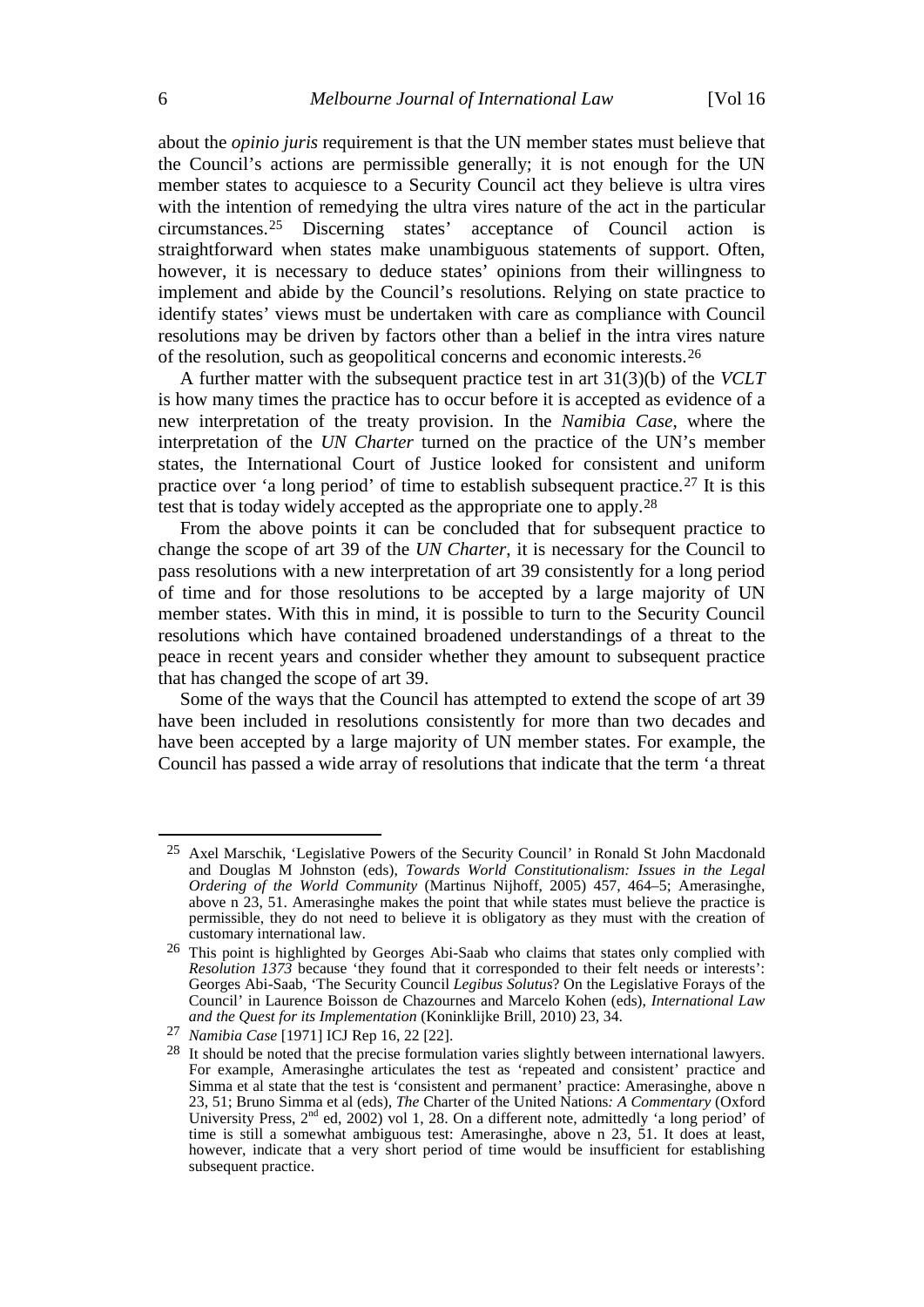to the peace' encompasses internal armed conflicts<sup>[29](#page-6-0)</sup> as well as situations that may give rise to armed conflicts in the short to medium term.[30](#page-6-1) Examples of such situations include where there are severe human rights abuses, serious humanitarian crises, large flows of refugees or post-conflict states where there is a high level of instability.[31](#page-6-2) When the Council first started passing resolutions with these sorts of threats to the peace, there was some debate about the practice.[32](#page-6-3) However, over time, the international community has come to accept these interpretations of the doctrine and it is now uncontroversial that the term 'a threat to the peace' can include internal armed conflict as well as situations that may spark armed conflict in the short to medium term.

There have, however, been other attempts to expand the scope of the term 'a threat to the peace' that have failed to garner the support of the majority of UN member states and/or have arisen only occasionally, meaning that consistent practice over a long period of time has not yet developed. For example, the Council has at times declared that general risks — such as the possibility of weapons of mass destruction falling into the hands of non-state  $\arccos^{33}$  $\arccos^{33}$  $\arccos^{33}$  — constitute threats to the peace.<sup>[34](#page-6-5)</sup> The declarations of general risks amounting to threats to the peace have, for the most part, been controversial<sup>[35](#page-6-6)</sup> and there has not been a consistent practice of the Council passing such resolutions over a long period of time.<sup>[36](#page-6-7)</sup> As such, it is not possible to conclude that the scope of art 39 has been altered to encompass the inclusion of general risks.

Some further attempts to alter the scope of the term 'a threat to the peace' have centred on getting the Council to give up the idea that threats to the peace require any form of connection to armed conflict and recognise that threats to

<span id="page-6-0"></span><sup>&</sup>lt;sup>29</sup> Note that it is uncontroversial that internal conflicts that may create regional or international instability come within the scope of threats to the peace. However, it is more controversial whether purely internal conflicts are encompassed by art 39 of the *UN Charter*: Simma et al, *A Commentary Volume II*, above n [13,](#page-3-0) 1279.

<span id="page-6-1"></span><sup>30</sup> Simma et al, *A Commentary Volume II*, above n [13,](#page-3-0) 1279; Cryer, above n [18,](#page-3-9) 178–81.

<span id="page-6-2"></span><sup>31</sup> Simma et al, *A Commentary Volume II*, above n [13,](#page-3-0) 1279; Wellens, above n [18,](#page-3-9) 42–7; Cryer, above n [18,](#page-3-9) 178–81.

<span id="page-6-3"></span><sup>32</sup> See generally Cryer, above n [18,](#page-3-9) 178–88.

<span id="page-6-4"></span> $33$  SC Res 1540, UN SCOR 59<sup>th</sup> sess, 4956<sup>th</sup> mtg, UN Doc S/RES/1540 (28 April 2004) Preamble paras 8–9 ('*Resolution 1540*').

<span id="page-6-5"></span><sup>&</sup>lt;sup>34</sup> Such declarations represent a significant departure from traditional understanding of threats to the peace as general risks entail no specific, concrete threat and no clear prospect of conflict occurring in the short to medium future.

<span id="page-6-6"></span><sup>35</sup> For example, when the Council passed *Resolution 1540*, a number of states expressed concerns about the idea that the possibility of weapons of mass destruction falling into the hands of non-state actors would amount to a threat to the peace: see UN SCOR,  $59<sup>th</sup>$  sess, 4950<sup>th</sup> mtg, UN Doc S/PV.4950 (Resumption 1) (22 April 2004); UN SCOR, 59<sup>th</sup> sess, 4956<sup>th</sup> mtg, UN Doc S/PV.4956 (28 April 2004). One resolution that identified a general risk as a threat to peace which did not seem to attract significant dissent was *Resolution 1373*. *Resolution 1373* was adopted in the aftermath of September 11 and was designed to address the very general risk of international terrorism. The high compliance rates with *Resolution 1373* and lack of criticism about its passage suggests that most states acquiesced to the expansive use of the term a 'threat to the peace' in this circumstance. This acquiescence was sufficient to remedy the illegality of the Council's expansive approach to art 39. However, alone, it was not able to alter the scope of art 39, as (as noted above) for art 39 to be permanently altered, it would be necessary for the Council to pass resolutions with general risks consistently for a long period of time.

<span id="page-6-7"></span><sup>36</sup> The Council has only passed a handful of resolutions in response to general risks.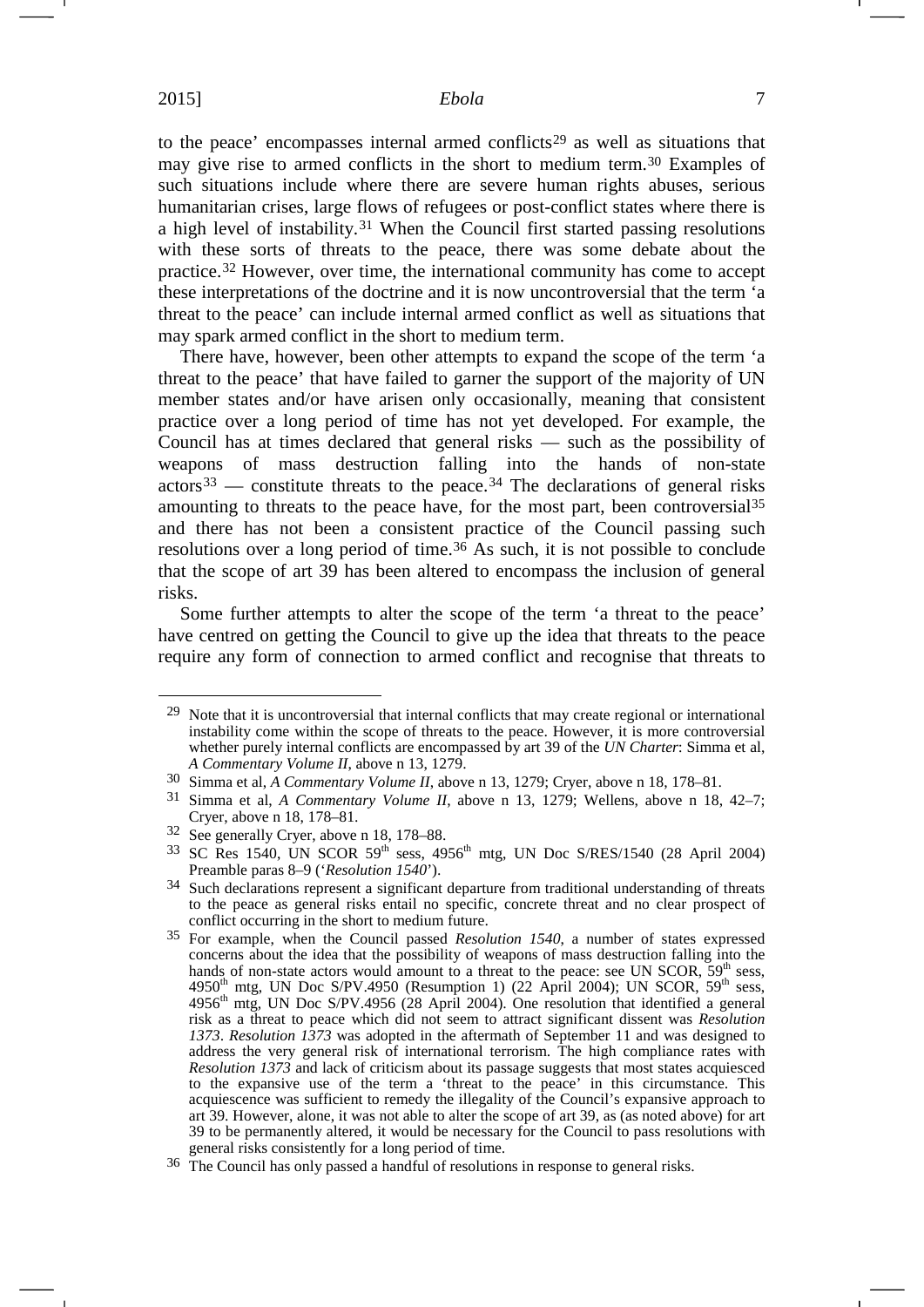<span id="page-7-1"></span><span id="page-7-0"></span>human security can fall within the scope of the term.<sup>[37](#page-7-2)</sup> The term 'human security' first emerged in the early 1990s.<sup>[38](#page-7-3)</sup> It encompasses a far broader notion of security than traditional notions of security do. While national and international security are concerned with protecting the nation state from armed conflicts, human security is concerned with protecting individuals.<sup>[39](#page-7-4)</sup> It is founded on the idea that people do not just feel insecure in times of crisis but also on a daily basis because of a host of threats including 'disease, hunger, unemployment, crime, social conflict, political repression and environmental hazards'.[40](#page-7-5)

Despite periodic calls for the Council to embrace the notion of 'human security', there has been a general reluctance on the part of Council members to identify a threat to the peace where purely human security issues are at stake. Some of the Council's determinations of the existence of a threat to the peace in recent decades have focused more on the security of individuals. For example, the Council has declared that threats to the peace exist where civilians have been at risk,[41](#page-7-6) and it has also determined that some grave violations of human rights are threats to the peace.[42](#page-7-7) However, in each case, the threats to civilians or the human rights violations have arisen in the context of an armed conflict.<sup>[43](#page-7-8)</sup> The Council has not been prepared to recognise a threat to the peace where individuals have faced insecurity from factors such as hunger, disease or the environment where there is no armed conflict or at least a prospect of one in the short to medium term.[44](#page-7-9)

<span id="page-7-11"></span>Other attempts to expand the concept of a threat to the peace have similarly failed to acquire widespread support. It is thus apparent that at this point in history, a threat to the peace under art 39 of the *UN Charter* requires the existence of an armed conflict or the prospect of one arising in the short to medium term. This raises the question of how Ebola could have been classified as a threat to the peace by the Security Council in September 2014. It is theoretically possible that a health crisis could create a situation where conflict is likely to break out by, for example, damaging the health and wellbeing of military troops or peacekeepers<sup>[45](#page-7-10)</sup> or generating such instability that conflict

<span id="page-7-3"></span><span id="page-7-2"></span> <sup>37</sup> See, eg, Commission on Human Security, 'Human Security Now' (Report, 2003) 131.

<sup>38</sup> The scope of the term 'human security' was first fully set out in: United Nations Development Programme, 'Human Development Report 1994' (Report, 1994) ('Human Development Report').

<span id="page-7-4"></span><sup>39</sup> Ibid 3; Barbara von Tigerstrom, *Human Security and International Law: Prospects and Problems* (Hart Publishing, 2007) 16.

<span id="page-7-5"></span><sup>40</sup> Human Development Report, above n [38,](#page-7-0) 22. Human security is often described as broadly encompassing two ideas — freedom from fear and freedom from want: von Tigerstrom, above n [39,](#page-7-1) 28.

<span id="page-7-6"></span><sup>&</sup>lt;sup>41</sup> See, eg, SC Res 1296, UN SCOR,  $55<sup>th</sup>$  sess,  $4230<sup>th</sup>$  mtg, UN Doc S/RES/1296 (19 April 2000).

<span id="page-7-7"></span><sup>42</sup> See, eg, Cryer, above n [18,](#page-3-9) 178–81.

<span id="page-7-8"></span><sup>43</sup> Simma et al, *A Commentary Volume II*, above n [13,](#page-3-0) 1286–7.

<span id="page-7-9"></span><sup>44</sup> For example, the Council has debated the idea of finding climate change a threat to the peace and HIV/AIDS a threat to the peace but has failed to do so in either case. Jane McAdam, *Climate Change, Forced Migration, and International Law* (Oxford University Press, 2012) 222–4.

<span id="page-7-10"></span><sup>45</sup> This possibility was acknowledged in *Resolution 1308*. See above n [7.](#page-1-7) See also McInnes and Lee, above n [12,](#page-3-10) 130.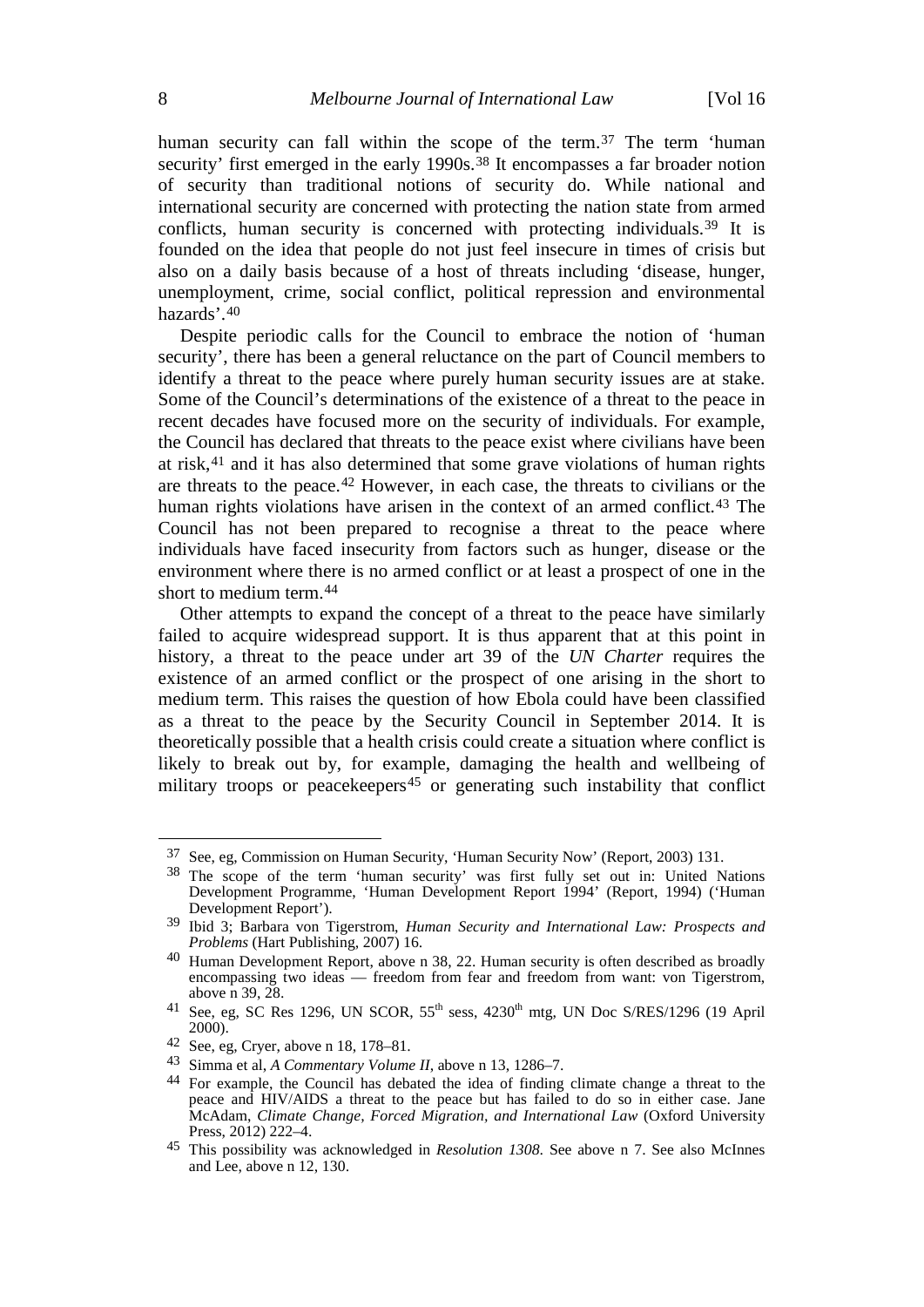becomes highly likely.[46](#page-8-0) However, it is difficult to conclude that, at the time the Council passed *Resolution 2177*, Ebola was likely to generate armed conflict in the short to medium term. Analyses of the crisis focused on the idea that Ebola was threatening the health and life of thousands of individuals, it was hindering the ability of the affected states to function properly and it was seriously damaging states' economies; they did not suggest that it was likely to ignite armed conflict.[47](#page-8-1) Admittedly the spread of Ebola did give rise to some violent clashes in parts of West Africa. For example, attempts to control Ebola and quarantine persons inflicted with the disease in West Point in Liberia in August 2014 resulted in some violent unrest and the death of one person.[48](#page-8-2) However, the scale and intensity of these clashes were not sufficient to constitute an armed conflict as it has been traditionally understood.

Despite the lack of indication that Ebola amounted to the traditional conception of a threat to the peace, 130 states co-sponsored *Resolution 2177* — the greatest number of states in the history of the UN to sponsor a Security Council resolution — suggesting that many states perceived Ebola as a threat to the peace. The following section turns to analyse the Security Council debate that took place prior to the passage of *Resolution 2177* in an attempt to determine how these states understood Ebola as a threat to the peace.

### III CONCEPTUALISING EBOLA AS A THREAT TO THE PEACE

At the outset of exploring how states conceptualised Ebola as a threat to the peace, it is important to acknowledge that two states — Brazil and Colombia — did not believe Ebola constituted a threat to international peace and security. In the Security Council debate prior to the adoption of *Resolution 2177*, Brazil stated:

We recognize the disease's potential to destabilize fragile situations in Liberia, Guinea and Sierra Leone and spread far beyond the affected countries. However, we underline the need to treat the outbreak first and foremost as a health emergency and a social and development challenge rather than a threat to peace and security.[49](#page-8-3)

These ideas were echoed by Colombia, which identified the Ebola outbreak as a crisis but insisted that 'the situation cannot be characterized as a threat to international peace and security in general'.[50](#page-8-4) Instead, it urged the international community to address the crisis in the General Assembly.

Outside of Brazil and Colombia, however, all states that spoke prior to the passage of *Resolution 2177* believed that Ebola amounted to a threat to the peace. There were a range of explanations offered by states as to why Ebola

<span id="page-8-1"></span><span id="page-8-0"></span> <sup>46</sup> McInnes and Lee, above n [12,](#page-3-10) 130.

<span id="page-8-2"></span><sup>47</sup> See below Part III and accompanying text.

<sup>48</sup> Norimitsu Onishi, 'Clashes Erupt as Liberia Sets an Ebola Quarantine', *The New York Times* (online), 20 August 2014 <http://www.nytimes.com/2014/08/21/world/africa/ ebola-outbreak-liberia-quarantine.html?\_r=0>; Norimitsu Onishi, 'Liberian Boy Dies After Being Shot During Clash Over Ebola Quarantine', *The New York Times* (online), 21 August 2014 <http://www.nytimes.com/2014/08/22/world/africa/liberian-boy-dies-after-being-shot -during-clash-over-ebola-quarantine.html>.

<span id="page-8-3"></span><sup>&</sup>lt;sup>49</sup> UN SCOR, 69<sup>th</sup> sess, 7268<sup>th</sup> mtg, UN Doc S/PV.7268 (18 September 2014) 28 (*'Peace and Security in Africa*').

<span id="page-8-4"></span><sup>50</sup> Ibid 45.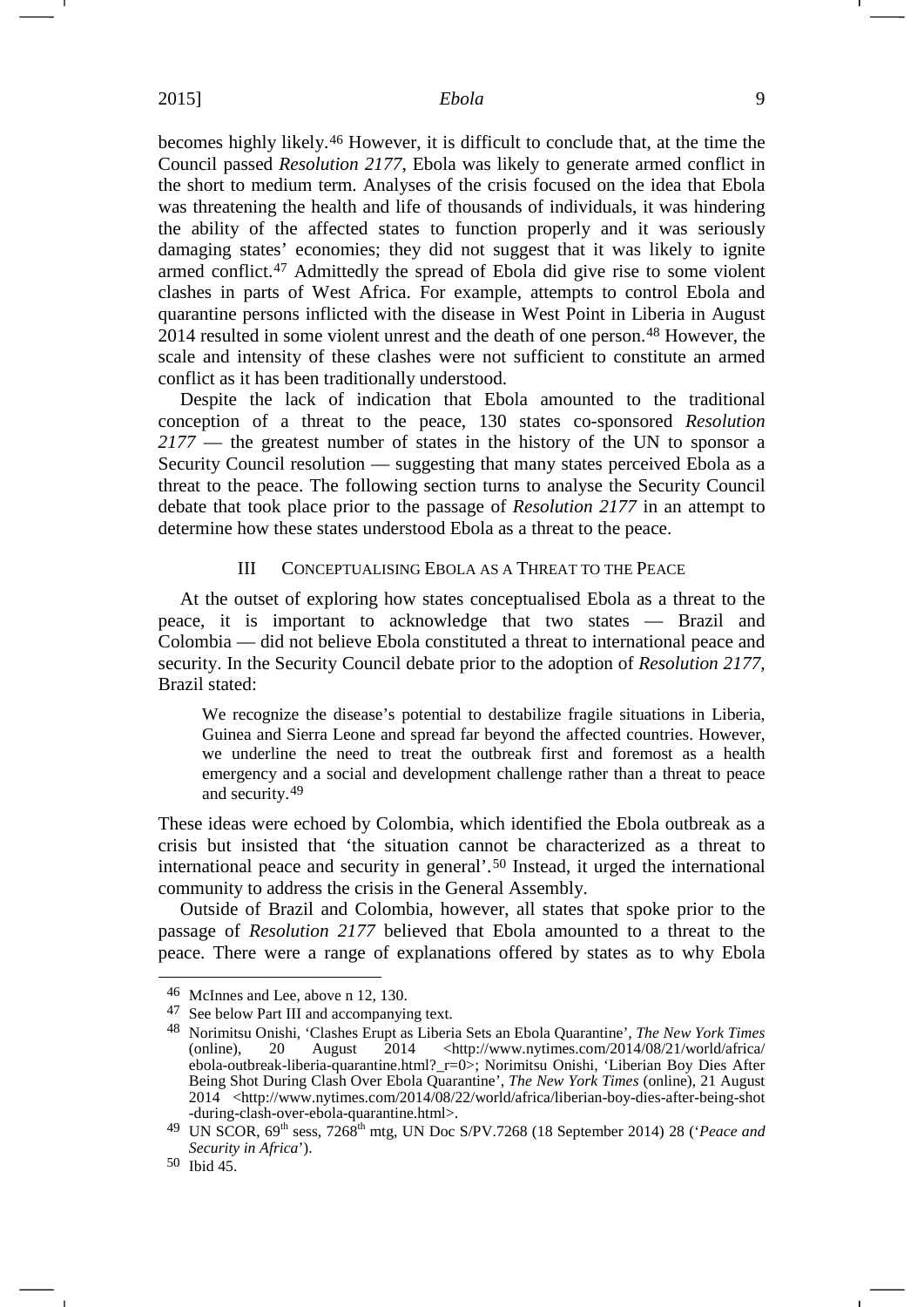came within art 39 of the *UN Charter* with many states offering multiple explanations. The reasoning provided by the states can be divided into five broad categories ranging from those that resemble relatively settled understandings of a threat to the peace to those that represent a significant departure from such settled understandings. This section sets out and explores each category.<sup>[51](#page-9-0)</sup>

### A *Linking Ebola to the Prospect of Conflict*

The first way that some states understood Ebola as a threat to the peace largely reflected traditional understandings of the term 'a threat to the peace' as it drew a link between Ebola and the prospect of conflict arising. The three states where the Ebola outbreak was most significant — Guinea, Liberia and Sierra Leone — were post-conflict states. All had experienced significant conflict a decade prior to the outbreak and were engaged in ongoing peace-building efforts at the time Ebola took hold in the region. In the Security Council debate, some states viewed the presence of Ebola in Guinea, Liberia and Sierra Leone as a threat to the peace because they believed it would weaken economic and social systems within these states, undo the gains made by peace-building projects and thus open up the possibility of conflict igniting again.[52](#page-9-1) For example, France stated that '[t]he Ebola virus is threatening to erase the peace dividends and to reignite chaos in those countries';[53](#page-9-2) Lithuania said:

Ebola has struck countries, which only a short decade or so ago emerged out of devastating conflicts, threatening now to cripple their economies, instilling fear and tearing apart the fragile social fabric, reversing the gains of a peaceful development<sup>[54](#page-9-3)</sup>

and Chile said:

[W]henever there is a genuine threat of any type or origin to the stability, security and peace in an area or region that is in the process of building peace … the Council … must adopt the necessary decisions that will ensure conditions … to tackle the emergency.[55](#page-9-4)

As noted in Part II above, it is common practice for the Council to find a threat to the peace exists in post-conflict situations where states are unstable and there is a reasonable prospect that conflict may reignite. Consequently, this understanding of Ebola as a threat to the peace is fairly uncontroversial. The only questionable element of these statements is the extent to which there was in fact a prospect of Ebola affecting the three states to the point that a reversion to conflict was a real possibility.

<span id="page-9-0"></span> <sup>51</sup> NB: it is sometimes difficult to cleanly dissect the statements of states into the different threat categories and some of the statements made in the debate can be read in more than one way. The work below represents one possible way of reading the debate. It is very possible that other people would classify the ideas within the Security Council debate slightly differently.

<span id="page-9-1"></span><sup>52</sup> See, for example, the comments of the African Union, Canada, France, Guyana, Japan and Lithuania: *Peace and Security in Africa*, UN Doc S/PV.7268.

<span id="page-9-2"></span><sup>53</sup> Ibid 10.

<span id="page-9-3"></span><sup>54</sup> Ibid 14.

<span id="page-9-4"></span><sup>55</sup> Ibid 22.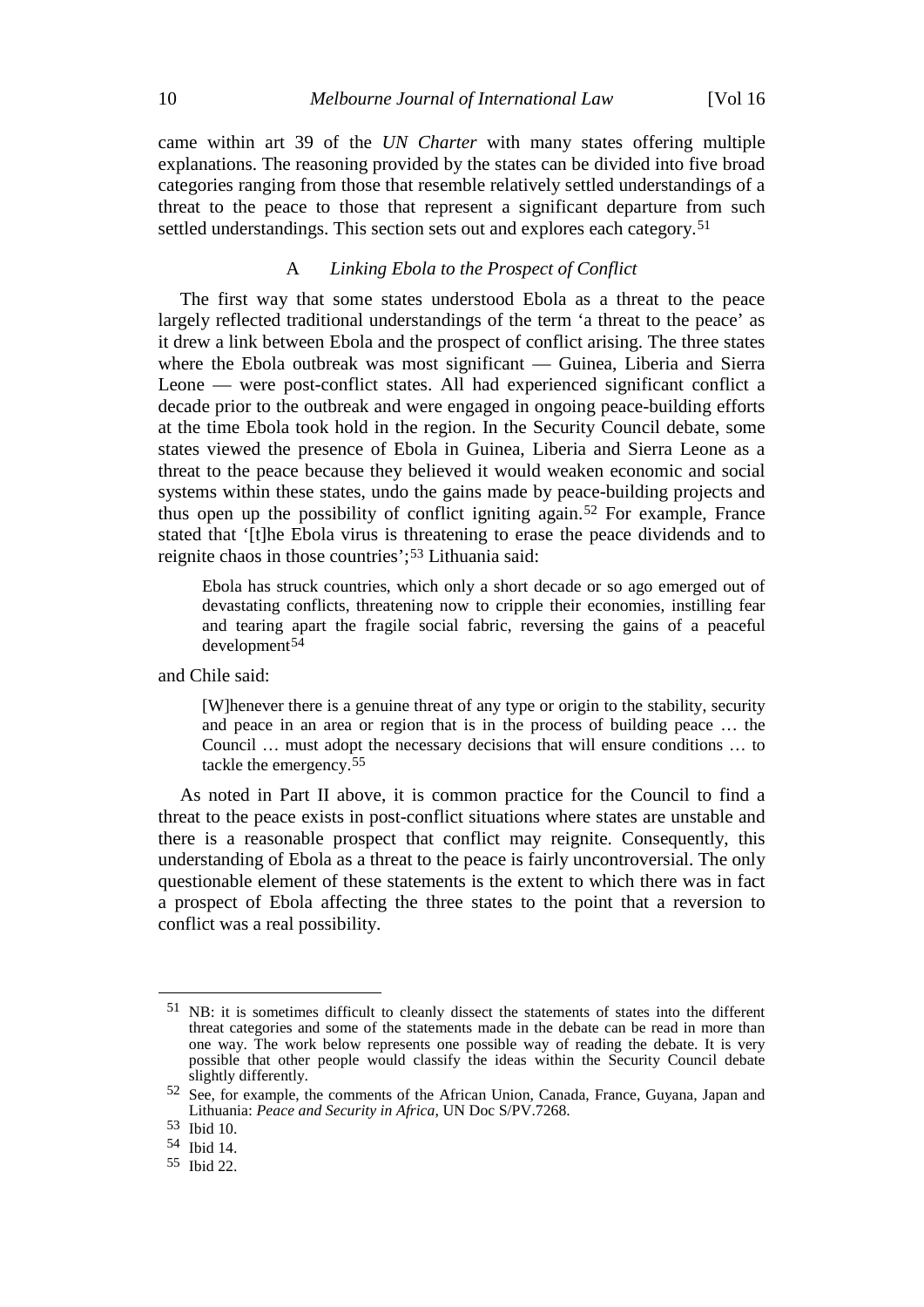#### B *Suggesting Ebola Creates Instability within the Affected States*

A second way that some states rationalised treating Ebola as a threat to the peace did not align so closely with traditional understandings of the term. A large number of states argued that Ebola constituted a threat to the peace because it was destabilising Guinea, Liberia, Sierra Leone and West Africa generally. Specifically, states argued that the disease was generating social and economic instability within the affected states and region.[56](#page-10-0) For example, Chad stated, 'Ebola is not simply a public-health crisis; it has lasting humanitarian, social and economic consequences and could even threaten the economic stability of the countries affected'[57](#page-10-1) and Luxembourg said, '[i]t is no longer a simple humanitarian emergency, but, rather, a multidimensional crisis that threatens institutions, societies and the economies of the countries affected by the epidemic and of West Africa as a whole'.[58](#page-10-2)

Although in the past destabilising situations such as humanitarian crises, large refugee flows and political instability have at times been deemed threats to the peace, this has only been the case where the destabilisation was so significant that it gave rise to a prospect of conflict occurring in the short to medium term.[59](#page-10-3) In the debate about Ebola, the vast majority of states that noted that Ebola was generating negative economic and social consequences for the affected states did not suggest that such consequences might give rise to conflict. One possible exception to this was Argentina's classification of Ebola as a threat to the peace. Argentina stated:

We recognize that this epidemic has the potential to kill the present and wound the future, eroding the possibilities of human social and economic development, which is at the root of most of the conflicts we deal with in the Council, and which may have consequences for security.<sup>[60](#page-10-4)</sup>

This statement indicates that Argentina appreciated that the economic and social instability that Ebola could create is the sort of instability that could ignite conflict. However, even here the link that Argentina drew between the consequences of Ebola and future conflict was a theoretical one; it stopped short of stating that Ebola posed a real prospect of conflict arising in the short to medium term.<sup>[61](#page-10-5)</sup>

-1

<span id="page-10-0"></span> <sup>56</sup> See, for example, the comments of the African Union, Canada, Chad, China, France, Guinea, Israel, Jordan, Korea, Liberia, Lithuania, Luxembourg, the Netherlands, Nicaragua, Norway, Sierra Leone, Spain, Turkey and Uruguay: ibid.

<span id="page-10-1"></span><sup>57</sup> Ibid 19.

<span id="page-10-2"></span><sup>58</sup> Ibid 18.

<span id="page-10-3"></span><sup>59</sup> Or, at the very least, it was *argued* that the situation gave rise to the prospect of conflict in the short to medium term.

<span id="page-10-4"></span><sup>60</sup> *Peace and Security in Africa*, UN Doc S/PV.7268, 20.

<span id="page-10-5"></span><sup>61</sup> An approach that was somewhat similar to Argentina's was Australia's. Australia noted that Ebola would give rise to economic and social instability in the affected region and then mentioned that the affected region was suffering from other conflict risks. Specifically, Australia said, '[e]conomic growth forecasts are already being slashed, and it is already having an impact on stability in a region emerging from conflict and grappling with chronic conflict risks, such as high youth unemployment': ibid 16. It could perhaps be implied from this statement that Australia thought the destabilising effects of Ebola could give rise to conflict. However, comparably to the statement by Argentina, Australia stopped short of explicitly stating the economic and social consequences the affected region was experiencing gave rise to a real prospect of conflict in the short to medium term.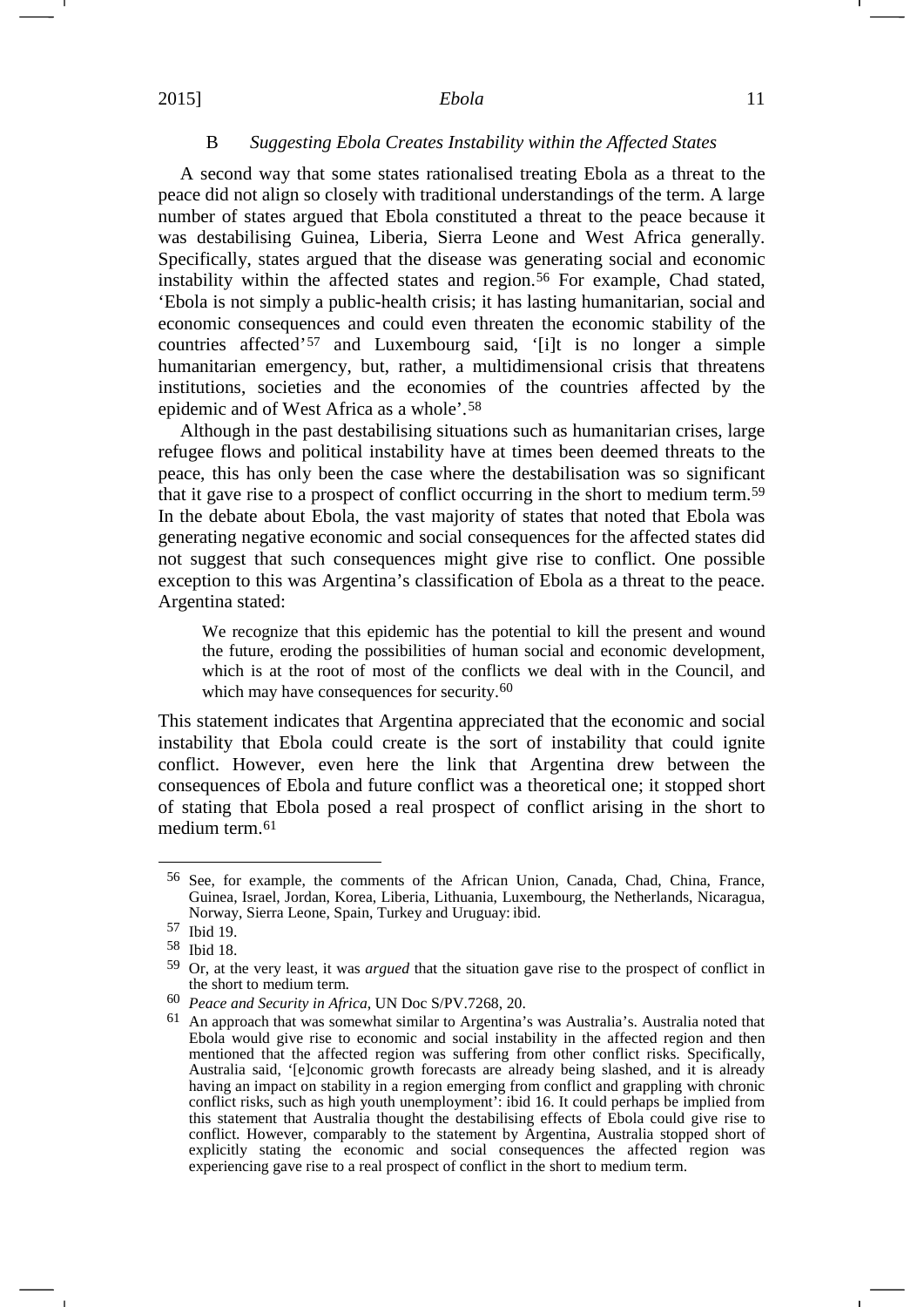### 12 *Melbourne Journal of International Law* [Vol 16

### C *Viewing Ebola as a Threat to Human Security*

A third way that states portrayed Ebola as a threat to the peace was by drawing on notions that reflect conceptions of human security. As set out above, human security places the security and wellbeing of individuals, not states, at the centre of enquiries about security. Further, it asks not just whether individuals are secure from military threats but also whether they are free from sources of instability in everyday life such as hunger, disease, poverty and environmental damage. As discussed in Part II, to date ideas of human security have not been accepted within the parameters of a threat to the peace except where they arise in connection with an armed conflict.

In the debate prior to *Resolution 2177*, no state directly said that Ebola was a threat to human security and that human security comes within the ambit of a threat to international peace and security. However, numerous states identified the effects of Ebola on individuals and suggested that these effects warranted action from the Council.[62](#page-11-0) Some states highlighted the fact that Ebola was killing a large number of people and had the potential to kill many more. For example, Guyana stated:

[G]iven the exponential increase in the number of cases and deaths, it has become necessary, indeed, imperative, for the international community to mobilize a coordinated response that is commensurate in scale and pace with the enormity of the challenge.<sup>[63](#page-11-1)</sup>

Similarly, Nicaragua said:

[T]he Ebola virus … threatens to decimate communities and whole villages, and … the international community must act immediately with the aim of saving as many human lives as possible and prevent the current situation from becoming a humanitarian catastrophe[.64](#page-11-2)

Other states suggested that it was not just the deaths of people from Ebola that warranted Security Council action but also the fact that it was affecting the health of individuals. For example, China stated that Ebola 'is rapidly spreading throughout countries in western Africa … seriously threatening the health and life of their populations'.[65](#page-11-3) When thinking about the effect of Ebola on people's health, Liberia noted that it was not just affecting people's health directly when they became infected with the disease but it was also affecting the health of individuals more broadly because health systems were overburdened by the disease and the fight against Ebola was undermining states' abilities to 'respond to routine illnesses such as malaria, typhoid fever, measles, and diarrhoea'.[66](#page-11-4)

Others went further and discussed how Ebola might affect the wellbeing and personal security of people because it might hinder development efforts and give rise to food crises, poverty, unemployment, and deterioration in living standards.

<span id="page-11-0"></span> <sup>62</sup> See, for example, the comments of the African Union, Argentina, Botswana, Burundi, China, Equatorial Guinea, Guinea, Israel, Liberia, Luxembourg, Morocco, the Netherlands, Nicaragua and Russia: ibid.

<span id="page-11-1"></span><sup>63</sup> Ibid 47.

<span id="page-11-2"></span><sup>64</sup> Ibid 46.

<span id="page-11-3"></span><sup>65</sup> Ibid 15. For the comments of Morocco on this point, see also at 29–30.

<span id="page-11-4"></span><sup>66</sup> Ibid 23. For the comments of Israel and the African Union on this point, see also at 35–6, 37–8.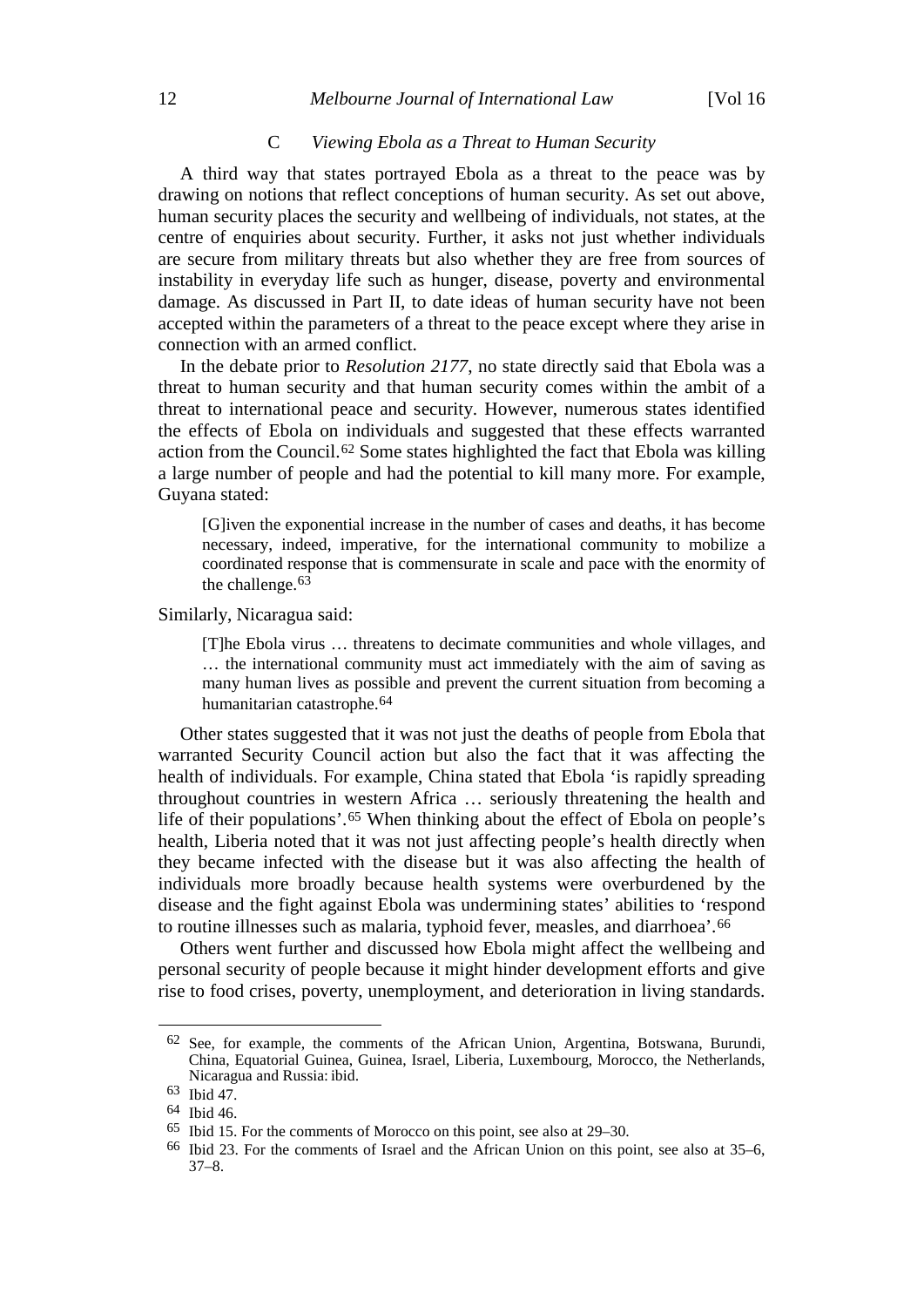For example, Argentina expressed concern that if the international community did not 'respond with urgency and from the heart … the living conditions of peoples around the world may be dramatically affected' and further noted that 'while hunger, poverty and sickness do not directly cause conflicts, it is also true that situations of insecurity may arise in the wake of so many injustices'.[67](#page-12-0) In a similar vein, Guinea said that 'the economic and social consequences of the disease have negatively affected the development of our countries and the wellbeing of our peoples'[68](#page-12-1) and the Netherlands stated that 'if we do not act now, people not dying of Ebola may die of starvation'.[69](#page-12-2)

A few states suggested that Council action was warranted, in part, because of the psychological effect Ebola was having on people and the fear it was generating. Botswana said, '[t]he extent of the catastrophe can be measured not only in human terms, but also in the fear it instils in those it affects';[70](#page-12-3) Burundi stated, '[t]he widespread panic created by the Ebola crisis in affected countries does not allow people to go about their normal daily productive activities';[71](#page-12-4) and Lithuania noted that Ebola was 'instilling fear and tearing apart the fragile social fabric' of states.[72](#page-12-5)

A final element of the Security Council debate on *Resolution 2177* that did not directly address the issue of how Ebola constituted a threat to the peace but nonetheless touched on notions of human security was the fact that numerous states stressed the need to look at the root causes of the Ebola crisis. One of the central ideas in human security discourse is that matters of human security should be addressed holistically and structural causes of insecurity should be remedied.[73](#page-12-6) This is in stark contrast to traditional understandings of how the Council is able to operate which suggest that the Council is designed to focus on quelling security issues when they reach crisis point, not addressing the underlying structural causes of the issues.[74](#page-12-7) Examples of states suggesting the Council needed to take a holistic approach to Ebola included China, which stated that '[t]he international community should address both the root causes and symptoms of the problem by assisting African countries in accelerating their economic and social development',[75](#page-12-8) and Luxembourg which said that, '[w]e must face up to the structural challenges that condemn the greater part of the citizens of West Africa to live in poverty and precarity and that increase their vulnerability to shocks such as the Ebola epidemic'.[76](#page-12-9)

<span id="page-12-1"></span><span id="page-12-0"></span> <sup>67</sup> Ibid 20.

<sup>68</sup> Ibid 24.

<span id="page-12-2"></span><sup>69</sup> Ibid 34. Concerns about starvation and a food crisis were also raised by Burundi, Equatorial Guinea, Nicaragua and Russia.

<span id="page-12-3"></span><sup>70</sup> Ibid 42.

<span id="page-12-4"></span><sup>71</sup> Ibid 41.

<span id="page-12-5"></span><sup>72</sup> Ibid 14. For the statement by the African Union, see also at 37–8.

<span id="page-12-6"></span><sup>&</sup>lt;sup>73</sup> Human Security Unit, 'Human Security in Theory and Practice: Application of the Human Security Concept and the United Nations Trust Fund for Human Security' (Handbook, United Nations Office for the Coordination of Humanitarian Affairs, 2009) 8, 9, 11; Yaniv Roznai, 'The Insecurity of Human Security' (2014) 32 *Wisconsin International Law Journal*  95, 101.

<span id="page-12-7"></span><sup>74</sup> de Wet, above n [9,](#page-2-4) 139.

<span id="page-12-8"></span><sup>75</sup> *Peace and Security in Africa*, UN Doc S/PV.7268, 15.

<span id="page-12-9"></span><sup>76</sup> Ibid 18.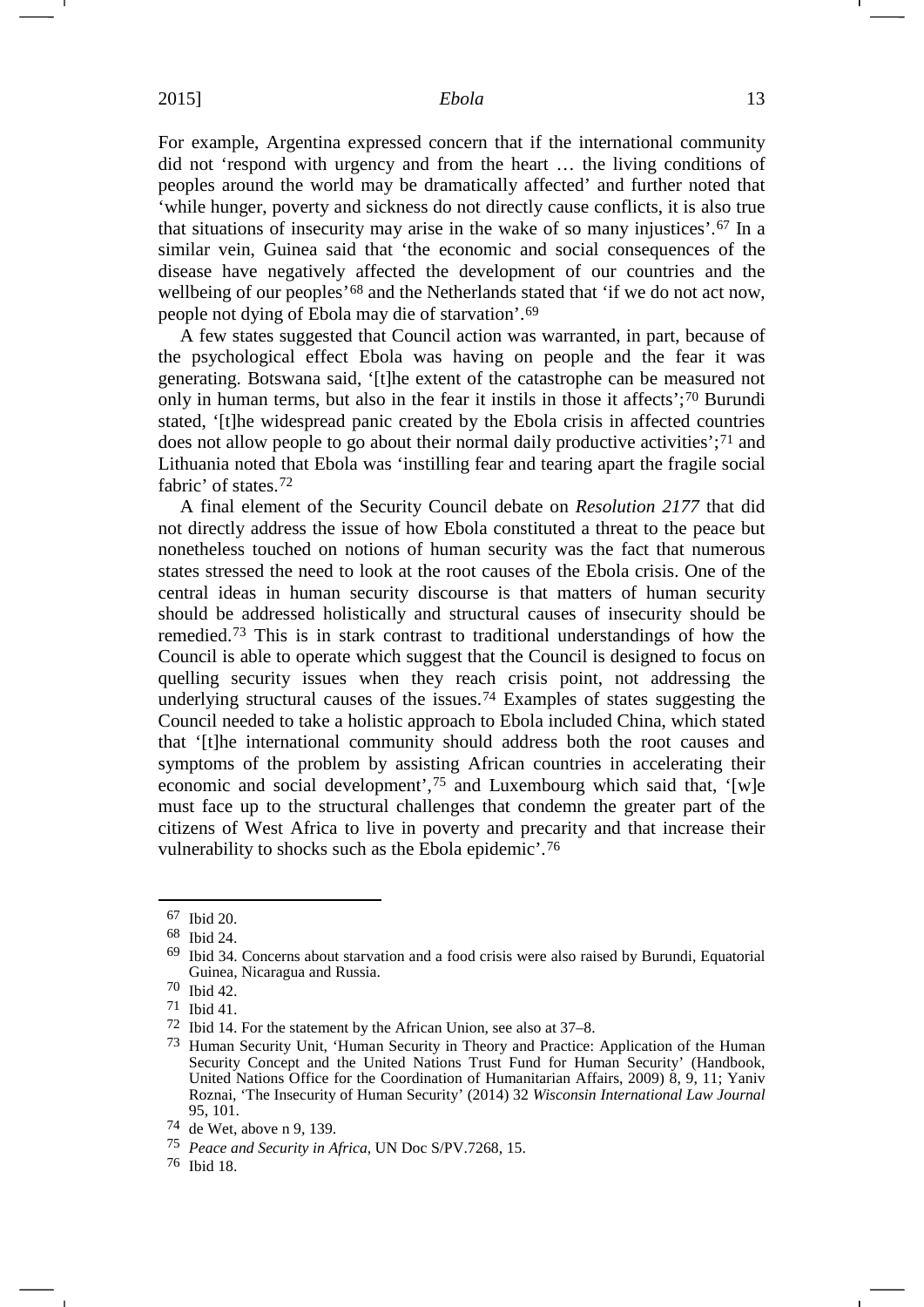In analysing and evaluating the strands of human security rhetoric that appeared in the debate prior to the Council adopting *Resolution 2177*, it is important to appreciate that most states that mentioned issues of human security also referred to other security concerns in justifying their call for Security Council action. For example, many also mentioned how Ebola was generating instability within the affected states generally.[77](#page-13-0) This fact may lead some to downplay the significance of the human security rhetoric in the Council debates. However, just because human security concerns were not the only basis upon which most states identified Ebola as a threat to international peace and security does not mean that the references to human security ideas are insignificant. In the past, many states have shied away from acknowledging that human security ideas are relevant in any way to discussions about enlivening the Council's Chapter VII powers via art 39.[78](#page-13-1) Thus the fact that states are now beginning to build these ideas into their narratives about what amounts to a threat to the peace represents a significant development and an openness to considering a connection between human security and international peace and security.

# D *Understanding Ebola as an Emergency or Crisis*

The transcript of the Security Council debate prior to the passage of *Resolution 2177* was filled with references to emergencies and crises. Some states used the words 'emergency' or 'crisis' to describe the situation created by Ebola,[79](#page-13-2) while others described Ebola in ways that reflected notions of emergencies or crises by emphasising the gravity and magnitude of the situation.[80](#page-13-3) It is unclear from the transcripts whether all states that invoked the language of crisis did so to justify Ebola being declared a threat to the peace and a Chapter VII resolution being passed. However, it is apparent that at least some states used the rhetoric of crisis and emergency for this reason. For example, Australia described Ebola as a crisis and said that '[i]t is self-evident that the crisis is a threat to international peace and security.'[81](#page-13-4) Further, Luxembourg stated:

It is … a multidimensional crisis that threatens institutions, societies and the economies of the countries affected by the epidemic and of West Africa as a

<span id="page-13-0"></span> <sup>77</sup> See, for example, the comments of the African Union, China, Guinea, Liberia, Luxembourg, the Netherlands and Nicaragua: ibid.

<span id="page-13-1"></span><sup>78</sup> For example, there has been great reluctance to acknowledge that the issue of climate change, which has very clear human security elements, can be classified as a threat to the peace. See, eg, UN SCOR,  $62<sup>nd</sup>$  sess,  $5663<sup>rd</sup>$  mtg, UN Doc S/PV.5663 (17 April 2007); Security Council, 'Security Council Holds First-Ever Debate on Impact of Climate Change on Peace, Security, Hearing Over 50 Speakers' (Press Release, SC/9000, 17 April 2007)  $\lt$ http://www.un.org/press/en/2007/sc9000.doc.htm>; McAdam, above n [44,](#page-7-11) 222–4.

<span id="page-13-2"></span><sup>79</sup> For instance, Senegal characterised the disease outbreak as an 'extraordinary crisis': *Peace and Security in Africa*, UN Doc S/PV.7268, 47; Nigeria said that it was 'no ordinary crisis': at 9; and France stated that it was an 'emergency': at 10.

<span id="page-13-4"></span><span id="page-13-3"></span><sup>80</sup> For example, Argentina said '[t]he gravity of the current Ebola epidemic unquestionably justifies our meeting today': ibid 20; Morocco noted that '[t]he epidemic is of unprecedented magnitude due to its geographical reach, the number of cases and the number of victims, which is increasing daily': at 29; and Uruguay said that it 'recognizes the importance and gravity represented by the swift development of this terrible disease': at 36. 81 Ibid 16.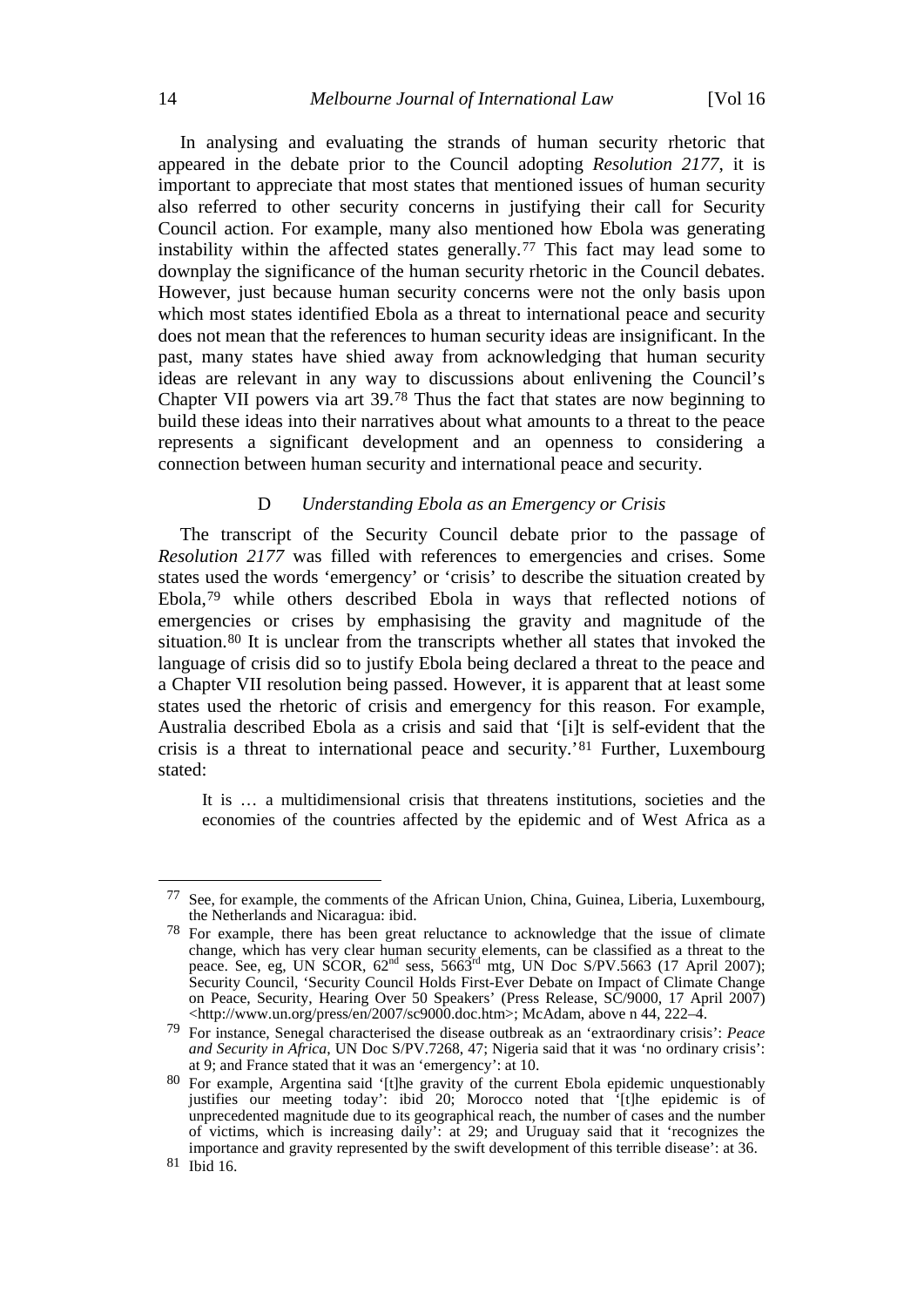<span id="page-14-4"></span>whole … *Resolution 2177 (2014)* … reflects the commitment of the Security Council to address this threat to peace and security.[82](#page-14-0)

The idea that the term 'a threat to the peace' encompasses any form of emergency, crisis or very grave situation represents a departure from prior understandings of the term. Numerous scholars have at times characterised the Council's powers as emergency powers and suggested that art 39 is very similar to provisions in domestic constitutions and pieces of legislation that enable executives to declare the existence of an emergency.<sup>[83](#page-14-1)</sup> However, art 39 has traditionally only empowered the Council to declare a particular form of emergency, namely, an emergency where there is an armed conflict or the prospect of armed conflict arising. Thus, by suggesting that a threat to the peace will exist whenever some form of emergency is present, states are broadening the parameters of the term significantly.

#### E *Asserting that Ebola Required International Action and Cooperation*

A final way that states justified the characterisation of Ebola as a threat to the peace was by claiming that the outbreak of the disease required global, coordinated action and the Security Council was the body best placed to facilitate this. Examples of such justifications came from Russia, which said that the 'huge challenge' facing states in West Africa 'cannot continue without the coordinated response of the international community. In that respect, we believe that the Council's discussion of this topic is justified and welcome the adoption of [*R*]*esolution 2177 (2014)*';[84](#page-14-2) and Korea, which said that the spread of the disease would not normally be deemed an international peace and security issue but needed to be here because, inter alia, 'a substantial and coordinated international response is required to tackle the Ebola epidemic' and '[b]efore the situation gets out of control, with devastating results, we must heed the risks and respond at the international level. The United Nations … is the best platform to coordinate efforts'.[85](#page-14-3) This reasoning is similar in some ways to the idea above that the Council can respond to emergencies and crises, but it limits the emergencies and crises that the Council can address to those that require international attention and assistance.

### IV DISCUSSION

Most of the explanations offered by states as to why Ebola is a threat to the peace represent a significant broadening of the concept. The idea that something that causes economic and social instability, threatens human security, constitutes an emergency or requires an international response amounts to a threat to the

<span id="page-14-1"></span><span id="page-14-0"></span> <sup>82</sup> Ibid 18.

<sup>83</sup> See, eg, Anna Hood, 'The Security Council's Legislative Phase and the Rise of Emergency International Law-Making' in Hitoshi Nasu and Kim Rubenstein (eds), *Legal Perspectives on Security Institutions* (Cambridge University Press, 2015) (forthcoming); Jared Schott, 'Chapter VII as Exception: Security Council Action and the Regulative Ideal of Emergency' (2007) 6 *Northwestern Journal of International Human Rights* 24; Simon Chesterman, 'UNaccountable? The United Nations, Emergency Powers, and the Rule of Law' (2009) 42 *Vanderbilt Journal of Transnational Law* 1509.

<span id="page-14-2"></span><sup>84</sup> *Peace and Security in Africa*, UN Doc S/PV.7268, 12.

<span id="page-14-3"></span><sup>85</sup> Ibid 13.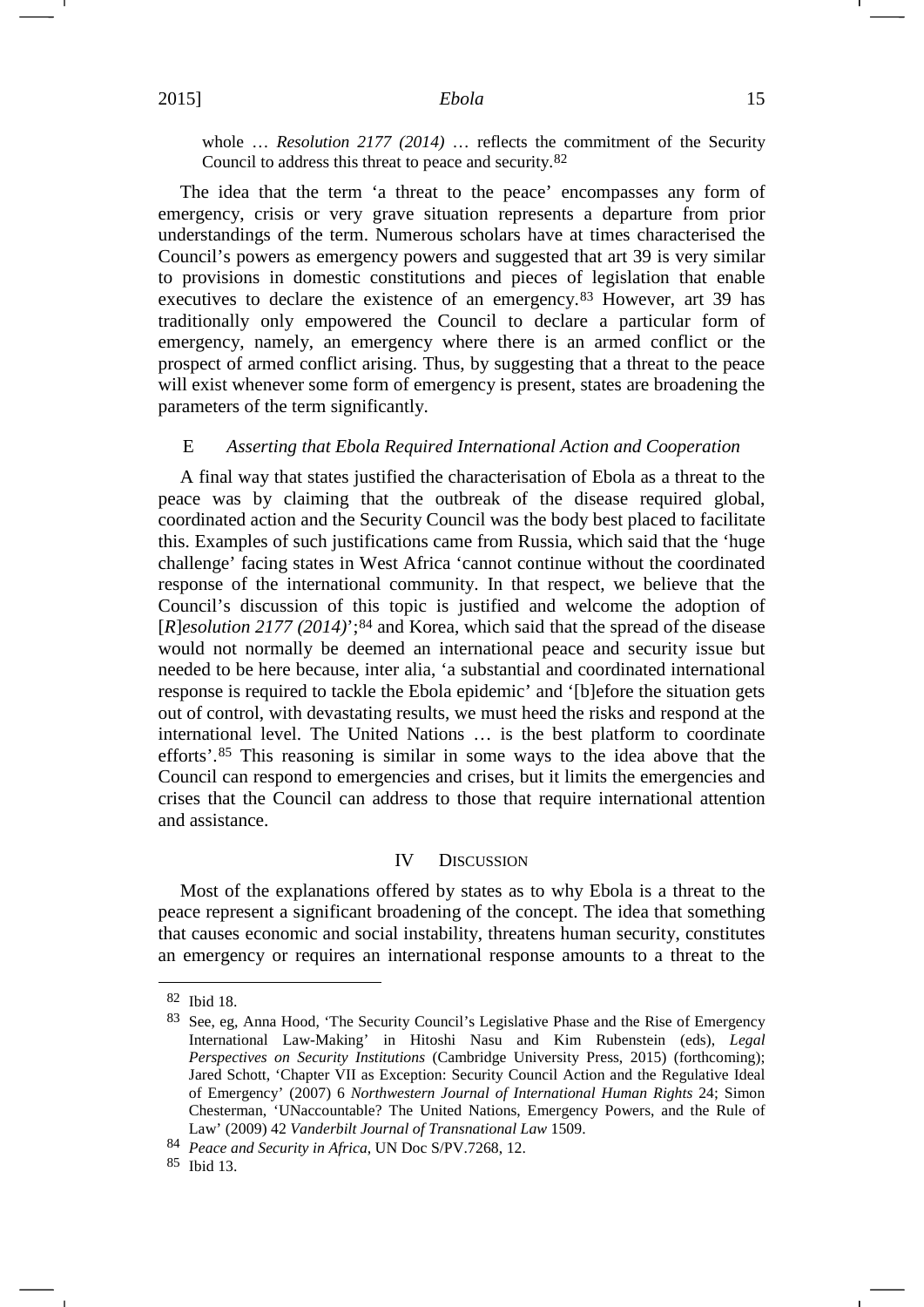peace departs from traditional, accepted conceptions of a threat to the peace which require some link to the prospect of conflict. As discussed above in Part II, it is possible for new interpretations of a treaty term such as art 39 to evolve through subsequent practice where the new interpretations are widely accepted and applied consistently over a long period of time. However, although *Resolution 2177* received widespread support from the international community, the broader understandings of a threat to the peace in *Resolution 2177* have not yet been applied consistently over a long period of time. Consequently, at this stage in the Council's history, it is not possible to conclude that the term 'a threat to the peace' has expanded to encompass the ideas about a threat to the peace that were set out in the debate prior to *Resolution 2177*.

While *Resolution 2177* may not have altered the legal meaning of a threat to the peace on its own, the debate surrounding it shows that states are thinking about, and are open to, broadening the concept in an array of ways. The specific ways that states are contemplating expanding the term are concerning. All of them are very broad, malleable concepts and it is difficult to discern their limits and parameters. This Part explores just how broad and malleable the ideas about threats to the peace embedded within the *Resolution 2177* debate are.

To start with, the idea that instability within a state could amount to a threat to the peace without requiring the prospect of conflict significantly stretches the traditional concept of a threat to the peace. It opens up the possibility that a very wide range of situations could come within the parameters of the concept as there are many, many causes of state instability ranging from economic causes to social and political ones. In the debate prior to *Resolution 2177*, states suggested that a significant increase in unemployment and a damaged economy could signal instability.[86](#page-15-0) Sharp rises in unemployment figures and a damaged economy are matters that frequently afflict states around the world. Indeed, on this test, the Council could have taken action in response to the Global Financial Crisis in 2008–09. States also suggested in the *Resolution 2177* debate that instability sufficient to invoke the Council's Chapter VII powers will be generated where development gains are threatened.[87](#page-15-1) There are innumerable factors that affect the development of a large number of states including the climate, migration and government policies. Allowing such situations to amount to a threat to the peace dramatically broadens the Council's mandate.

In addition to broadening the Council's remit, enabling instability within a state or region to constitute a threat to the peace without necessarily requiring any link to the prospect of conflict raises a number of uncertainties and questions about the scope of the term 'a threat to the peace'. How much instability is required before a situation can be classified as a threat to the peace? What can/should the Council have regard to when exploring whether there is instability in a state or region? How can/should the Council measure levels of instability within states or regions?

Introducing concepts of human security into the ambit of a threat to the peace further broadens the concept of a threat to the peace. Human security is a

<span id="page-15-0"></span> <sup>86</sup> See, for example, the comments by Chad and Luxembourg: ibid 18, 19.

<span id="page-15-1"></span><sup>87</sup> See, for example, the comments of Guinea: ibid 24–5.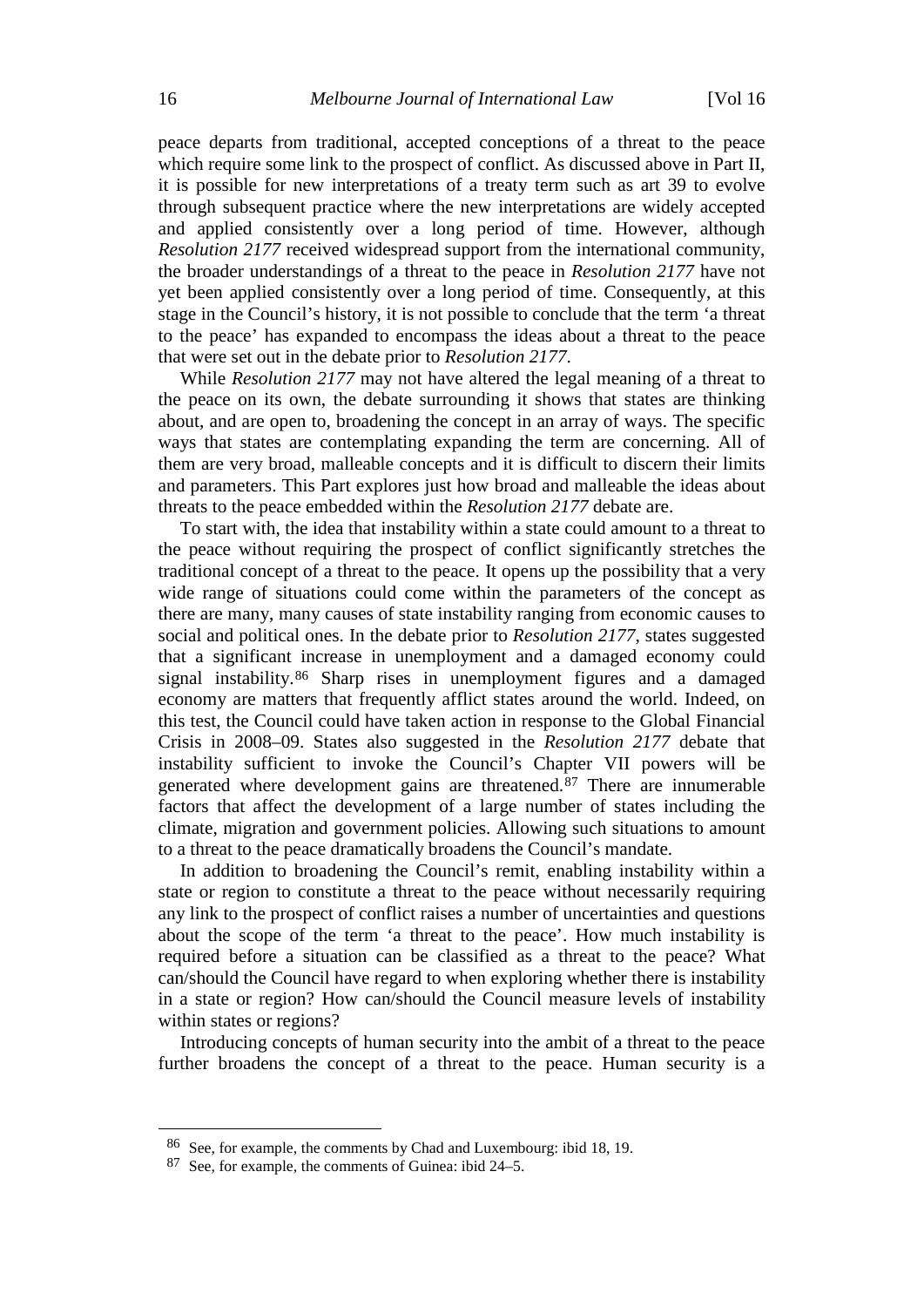<span id="page-16-0"></span>notoriously vague concept.[88](#page-16-3) Its limits are at best unclear and at worst non-existent.[89](#page-16-4) When security is assessed from the perspective of the individual and regard is had not only to their need to be protected from military violence but also all forms of insecurity in daily life, the list of situations that amount to 'security' situations is seemingly boundless.[90](#page-16-5) Indeed, it has been said that human security can be used to justify anything and everything as a security issue.[91](#page-16-6)

Enabling the Council to respond to human security concerns would give it a licence to respond to poverty, famine, climate change, environmental degradation and crime, as well as an array of diseases such as diarrhoea, typhoid, malaria and cancer. The Council would no doubt require human security to be threatened to a certain level of severity before it determined that it amounted to a threat to the peace. However, any such limit would go only a small way to containing the concept as judgements about severity are unlikely to be made on a purely objective basis, and regardless, on any measure, it is reasonable to conclude that there are a large number of situations around the globe where human security is severely threatened.

<span id="page-16-2"></span><span id="page-16-1"></span>Allowing the Council to understand a threat to the peace as encompassing emergencies or crises generally would also significantly broaden the ambit of art 39. The term 'emergency' is highly malleable and in domestic jurisdictions it has been employed to cover a vast array of situations.<sup>[92](#page-16-7)</sup> Emergency law literature reveals that, theoretically, the term 'emergency' is intended to encompass only existential threats, that is, extraordinary events that threaten the existence of a state or government.<sup>[93](#page-16-8)</sup> This understanding of the term limits it to phenomena of great gravity and imminence such as wars and military attacks.[94](#page-16-9) However, over time, states have expanded the ambit of the term in domestic jurisdictions to include numerous other matters such as terrorism, civil unrest, economic distress and natural disasters and it has become increasingly difficult to discern the limits of the term.[95](#page-16-10)

The idea that threats to the peace should encompass emergencies, crises or very grave situations that require international cooperation for their resolution does little to place significant limits on the concept. In an age of globalisation there are a vast number of issues that could easily be framed as 'emergencies',

<span id="page-16-3"></span> <sup>88</sup> von Tigerstrom, above n [39,](#page-7-1) 27; Roland Paris, 'Human Security: Paradigm Shift or Hot Air?' (2001) 26(2) *International Security* 87, 88.

<span id="page-16-4"></span><sup>89</sup> Paris, above n [88,](#page-16-0) 90–2.

<span id="page-16-5"></span><sup>90</sup> Yuen Foong Khong, 'Human Security: A Shotgun Approach to Alleviating Human Misery?' (2001) 7 *Global Governance* 231, 233.

<span id="page-16-6"></span><sup>91</sup> McInnes and Lee, above n [12,](#page-3-10) 146; Paris, above n [88,](#page-16-0) 92.

<span id="page-16-7"></span><sup>92</sup> Oren Gross and Fionnuala Ní Aoláin, *Law in Times of Crisis: Emergency Powers in Theory and Practice* (Cambridge University Press, 2006) 40–6.

<span id="page-16-8"></span><sup>93</sup> Schott, above n [83,](#page-14-4) 31–2; Bruce Ackerman, 'The Emergency Constitution' (2004) 113 *Yale Law Journal* 1029, 1031; Commission on Human Rights, *Study of the Implications for Human Rights of Recent Developments Concerning Situations Known as States of Siege or Emergency*, UN ESCOR,  $35<sup>th</sup>$  sess, Agenda Item 10, UN Doc E/CN.4/Sub.2/1982/15 (27 July 1982) 8 [23] ('*States of Siege of Emergency*').

<span id="page-16-9"></span><sup>94</sup> Schott, above n [83,](#page-14-4) 31–2; Ackerman, above n [93,](#page-16-1) 1031; *States of Siege or Emergency*, UN Doc E/CN.4/Sub.2/1982/15, 8 [23].

<span id="page-16-10"></span><sup>95</sup> Giorgio Agamben, *State of Exception* (Kevin Attell trans, University of Chicago Press, 2005) 2; Gross and Aoláin, above n [92,](#page-16-2) 171–2; William E Scheuerman, 'The Economic State of Emergency' (1999) 21 *Cardozo Law Review* 1869, 1869.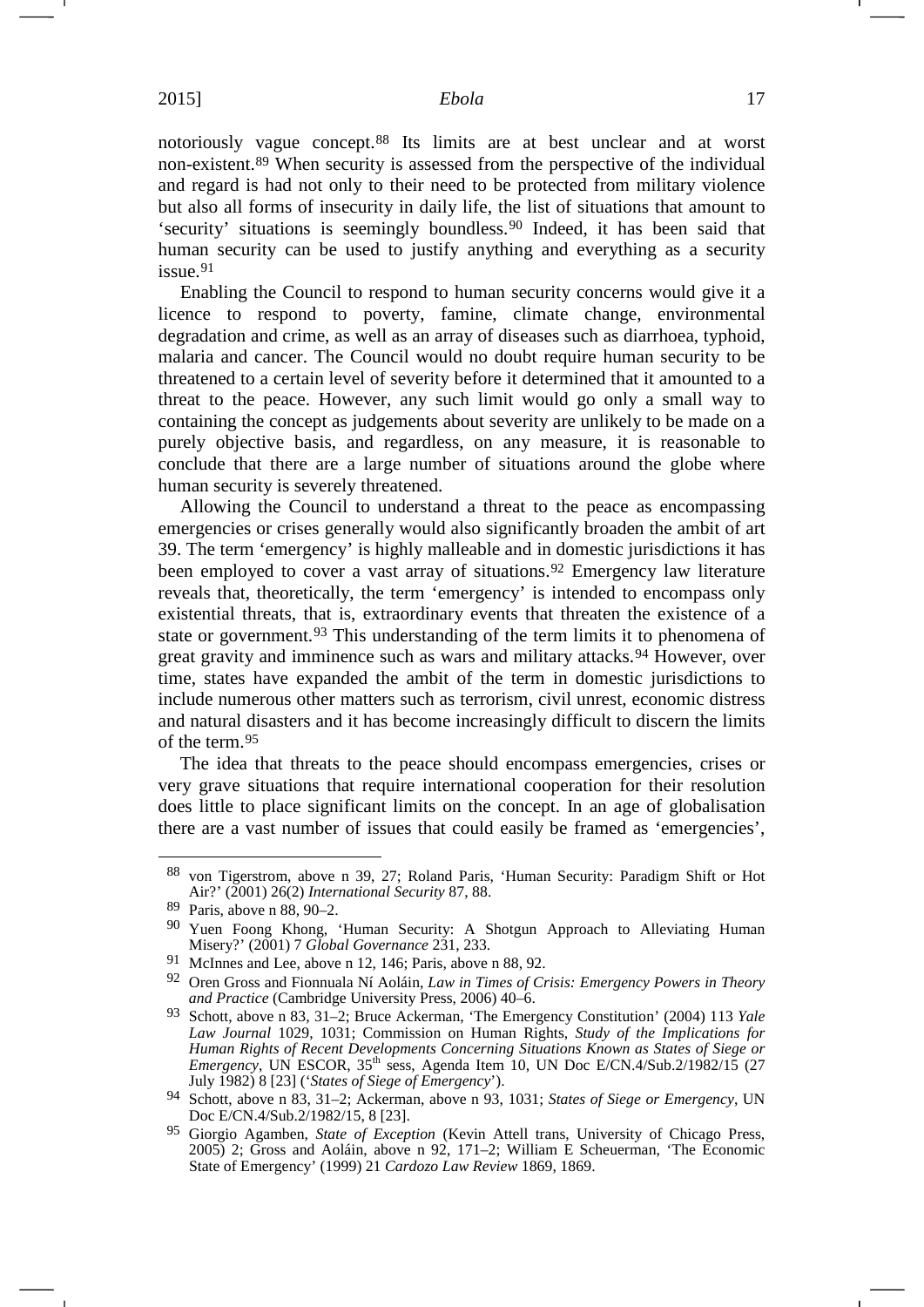'crises', or 'very grave situations' that require some form of international action or cooperation for their resolution. Climate change, refugee crises, transnational crime, food shortages and economic instability are but a few of the issues that can be cast as requiring the attention of the international community.

What comes through from the above discussion is that the four conceptualisations of a threat to the peace that fall outside of the traditional understandings of the term are very vague and broad, and it is difficult to discern objective criteria within them as to what constitutes a threat to the peace. This state of affairs gives rise to a risk that the term will become devoid of meaning and that a threat to the peace will become whatever the Council says is a threat to the peace. Simply concluding, however, that art 39 is on the road to becoming an empty shell that allows the Council to determine that anything amounts to a threat to the peace is rather simplistic and unsatisfactory. It may be the case that the substantive limits within a threat to the peace are eroding and will in time become non-existent. However, this raises the question, why does the Council come to see certain issues as threats to the peace and not others? Why, for example, did it see Ebola as a threat to the peace but it has never considered malaria, which kills far more people every year than Ebola had in September 2014[,96](#page-17-2) as an art 39 threat? The Copenhagen School's theory of securitisation is a theoretical approach that may be helpful to employ in trying to understand how issues become threats to the peace in an age when the substantive limits of the doctrine are fading.

<span id="page-17-1"></span>The theory of securitisation emerged in the 1990s at a time when the number of issues that were being considered 'security issues' in domestic jurisdictions was expanding rapidly and it was becoming difficult to identify what was a security issue by reference to any objective criteria.<sup>[97](#page-17-3)</sup> In light of this a number of scholars put forward a theory that suggested an issue becomes securitised not when it meets any substantive definition of 'security' but rather when it has been through a two-stage process.[98](#page-17-4) Stage one involves a securitising actor (usually a political leader but at times civil society actors or the media)[99](#page-17-5) declaring that an issue poses an existential threat to a referent object.[100](#page-17-6) Referent objects can include a range of entities such as the state, the government or the economy.[101](#page-17-7) The declaration that an issue is an existential threat is known as a speech act.<sup>[102](#page-17-8)</sup>

<span id="page-17-8"></span> $102$  Ibid.

<span id="page-17-2"></span><span id="page-17-0"></span> <sup>96</sup> WHO statistics suggest that in 2013 around 198 million people contracted malaria and around 584 000 people died from it: World Health Organization, *10 Facts on Malaria* (April 2015) <http://www.who.int/features/factfiles/malaria/en/>. In contrast, in September 2014 there had been 4366 cases of Ebola and 2218 deaths: World Health Organization, 'WHO: Ebola Response Roadmap Situation Report 3' (Report, 12 September 2014) <http://apps.who.int/iris/bitstream/10665/133073/1/roadmapsitrep3\_eng.pdf>.

<span id="page-17-3"></span><sup>97</sup> Some of the early, seminal works on securitisation include: Ole Waever, 'Securitization and Desecuritization' in Ronnie D Lipschutz (ed), *On Security* (Columbia University Press, 1995) 46; Barry Buzan, Ole Wæver and Jaap de Wilde, *Security: A New Framework for Analysis* (Lynne Rienner, 1998).

<span id="page-17-4"></span><sup>98</sup> Ralf Emmers, 'Securitization' in Alan Collins (ed), *Contemporary Security Studies* (Oxford University Press,  $3<sup>rd</sup>$  ed, 2013) 131, 132–4; Colin McInnes and Simon Rushton, 'HIV/AIDS and Securitization Theory' (2013) 19 *European Journal of International Relations* 115, 119–20.

<sup>99</sup> Emmers, above n [98,](#page-17-0) 132; Buzan, Waever and de Wilde, above n [97,](#page-17-1) 40.

<span id="page-17-6"></span><span id="page-17-5"></span><sup>100</sup> Buzan, Waever and de Wilde, above n [97,](#page-17-1) 36.

<span id="page-17-7"></span><sup>101</sup> Emmers, above n [98,](#page-17-0) 132–4.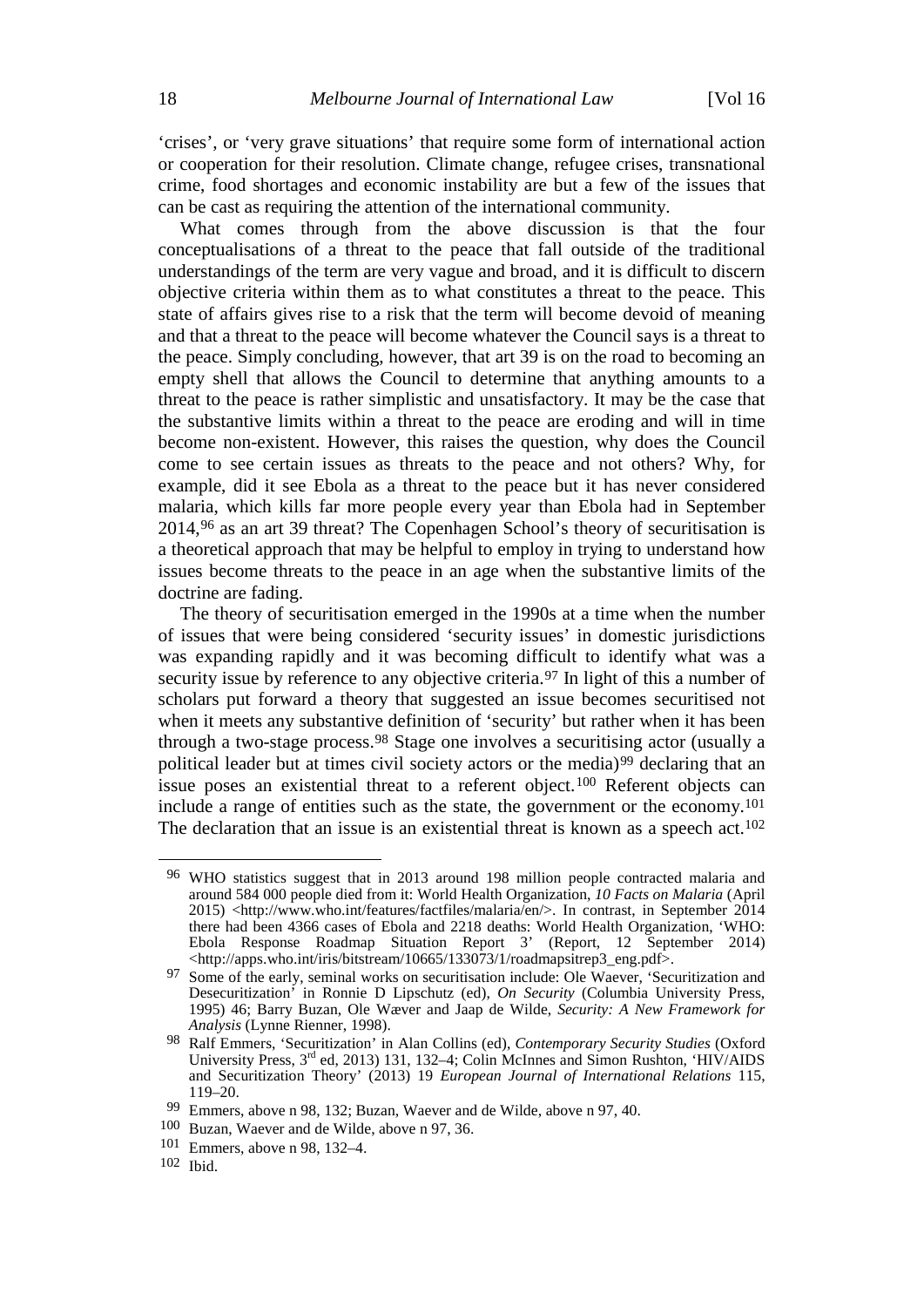Simply declaring that an issue constitutes an existential threat is insufficient alone to amount to the securitisation of the issue. It is also necessary, in stage two of the process, for an audience to accept the securitising actor's speech act.[103](#page-18-0) What is significant about this stage is that the audience can accept the securitising actor's assertion that a referent object is subject to an existential threat regardless of whether this is in fact the case. It is thus possible that the audience may be persuaded of the existence of an existential threat regardless of the real level of threat posed.[104](#page-18-1) The Copenhagen School also posits that one of the key motivations for securitising actors securitising matters is to gain control over them, remove them from the realm of 'normal', discursive, deliberative politics and enact emergency measures in relation to them.

The Copenhagen School developed its theory in the context of domestic states. However, it may be possible to apply the framework to the Council's current approach to determining the existence of a threat to the peace.[105](#page-18-2) In the context of the Council, the securitising actors are the states seeking to have an issue declared a threat to the peace. In accordance with stage one of the securitisation theory, they engage in speech acts — speeches to the Council — which portray an issue (for example, Ebola, a conflict, a large flow of refugee or a humanitarian crisis) as an existential threat to a referent object. Precisely what the referent object is in the context of the Council varies. At times it is the international community, at other times it is a particular state, states or region, and at other times it may be non-state actors such as civilians or peacekeepers. A state or states declaring that an existential threat is posed to a referent object is not by itself sufficient to determine the existence of a threat to the peace. Rather, such declarations must be accepted by at least nine of the 15 states on the Security Council.[106](#page-18-3) This requirement reflects the second stage of the securitisation process which requires that the speech act be accepted by the relevant audience.

The Council's process of declaring a threat to the peace appears to fit reasonably well within the securitisation framework not only because it is possible to determine within the Council's process a securitising actor, a speech act and then an audience which must accept the speech act but also because, as discussed above, the Council appears to be adopting a practice whereby it is questionable whether its declarations of threats to the peace accord with any settled substantive criteria. Instead it may be more appropriate to say that a situation becomes a threat to the peace when it has been through the two stage securitisation process.

There is perhaps one key element of the Copenhagen School's theory which is not directly reflected in the Council's approach in *Resolution 2177*. It is the idea that securitising actors securitise matters to gain control over them and move them to a space beyond politics where decisive, emergency measures can be

<span id="page-18-0"></span> <sup>103</sup> Ibid 134.

<span id="page-18-1"></span><sup>104</sup> Ibid. Although, as Colin McInnes and Simon Rushton have observed, an audience may be more likely to accept a speech act where there is in fact evidence of an existential threat: see McInnes and Rushton, above n [98,](#page-17-0) 119–20.

<span id="page-18-2"></span><sup>105</sup> McInnes and Rushton have applied the securitisation theory to the Council's discussions of HIV/AIDS as a possible threat to the peace. See generally McInnes and Rushton, above n [98.](#page-17-0)

<span id="page-18-3"></span><sup>106</sup> *UN Charter* art 27(3).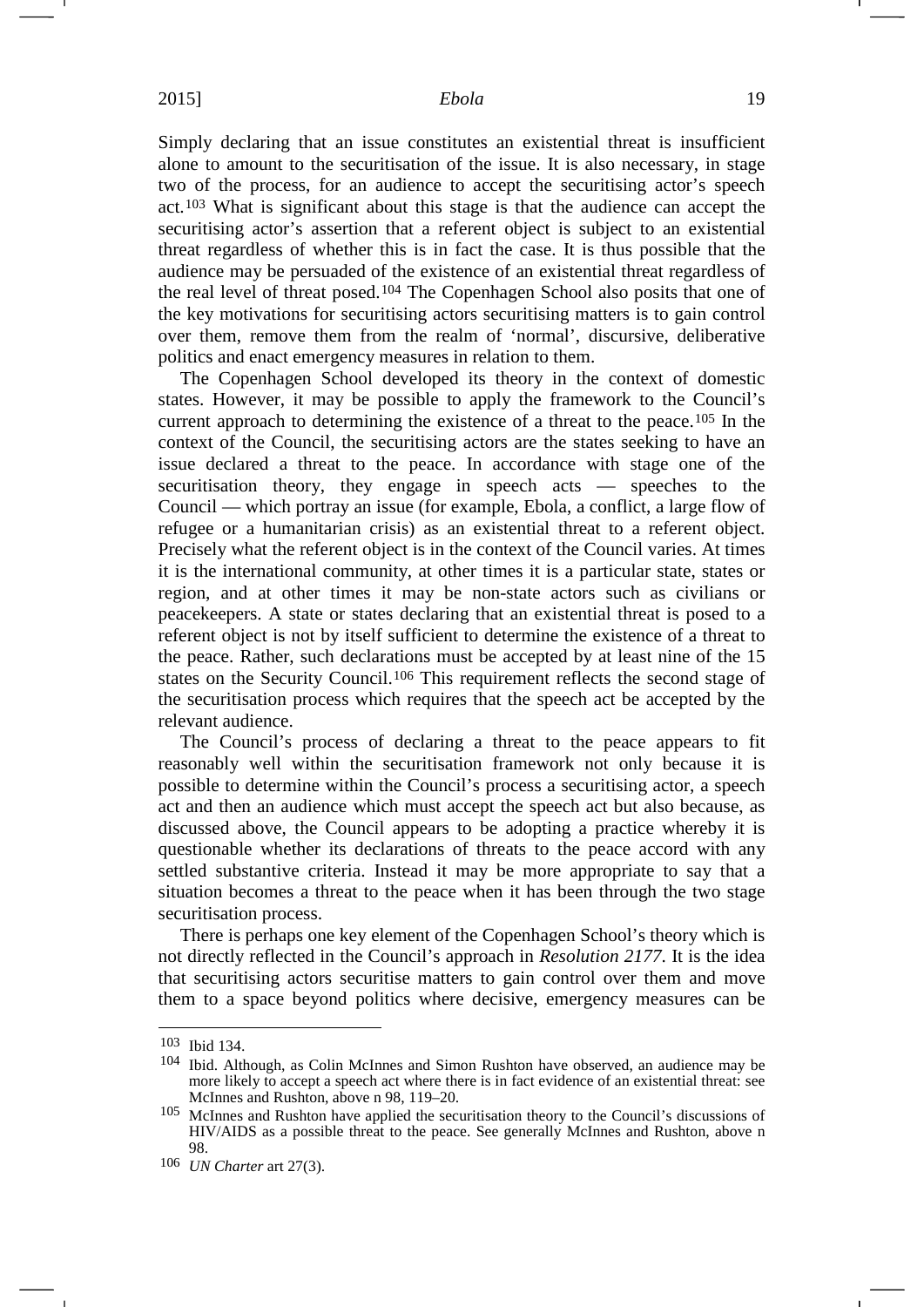taken. As discussed above in footnote 7, *Resolution 2177* only set down recommended actions for states; it did not require states to take any particular actions under arts 41 or 42 of the *UN Charter*. This discrepancy suggests that in this instance the Copenhagen School's theory may be inadequate to explain what motivated the Council to securitise Ebola and regard may need to be had to other theories and ideas to explore this matter. It should not, however, lead to the conclusion that the theory of securitisation should be completely disregarded when seeking to understand the Council's approach to art 39. To start with, the fact that some states believed that the Council should declare Ebola a threat to the peace because they wanted the Council to take emergency action in response to the disease,[107](#page-19-0) goes some way to undermining the idea that states were not interested in removing the issue of Ebola from the realm of 'normal' politics. Further, the Council's decision not to take action under arts 41 or 42 of the *UN Charter* after declaring a threat to the peace in *Resolution 2177* was very unusual and it may well be that the Copenhagen School's theory has more purchase when a broader array of Chapter VII resolutions are considered. Finally, the fact that the theory appears to go some way to explaining how and why some issues become threats to the peace is significant and opens up new lines of inquiry about the Council's practices that are worthy of exploration.

Indeed, the Copenhagen School's theory of securitisation provides a number of avenues for exploring aspects of the Council's work that have historically been under-examined by international lawyers. Traditionally, art 39 scholarship has centred on whether particular situations, issues or matters come within the parameters of a threat to the peace. Indeed the vast majority of academic pieces on art 39 proceed by going through various issues — such as internal conflicts, human rights abuses, humanitarian crises, terrorism and piracy — and discussing whether they come within the definition of a threat to the peace.<sup>[108](#page-19-1)</sup> The lens of securitisation, however, shifts attention from whether a matter is or is not a threat to the peace and asks about the process that occurs when a matter is transformed into a threat to the peace. It encourages questions to be asked about who the securitising actors are, how they construct situations as threats to the peace and how they persuade other states to accept their characterisations as threats to the peace.

Securitisation theory posits that securitising actors are elites within a society who wield a lot of power and have the ability to persuade their audience to accept their categorisation of an issue as a security matter. The extent to which this idea helps to advance understandings of the Council's work is at first questionable as there has been a lot of literature about how the most powerful states — and in particular the United States as the global hegemon — have influenced the Council's work in recent decades.[109](#page-19-2) However, much of this literature has simply identified the fact that powerful states exercise control and influence over the Council's agenda without going further. Securitisation theory invites us to consider a broader range of matters and questions. How do powerful states frame issues they wish to see identified as a threat to the peace? What

<span id="page-19-0"></span> <sup>107</sup> See above Part III(E) and accompanying text.

<span id="page-19-1"></span><sup>108</sup> See, eg, Simma et al, *A Commentary Volume II*, above n [13;](#page-3-0) Cryer, above n [18.](#page-3-9)

<span id="page-19-2"></span><sup>109</sup> For a discussion of the US' influence over the Council, see José E Alvarez, 'Hegemonic International Law Revisited' (2003) 97 *American Journal of International Law* 873.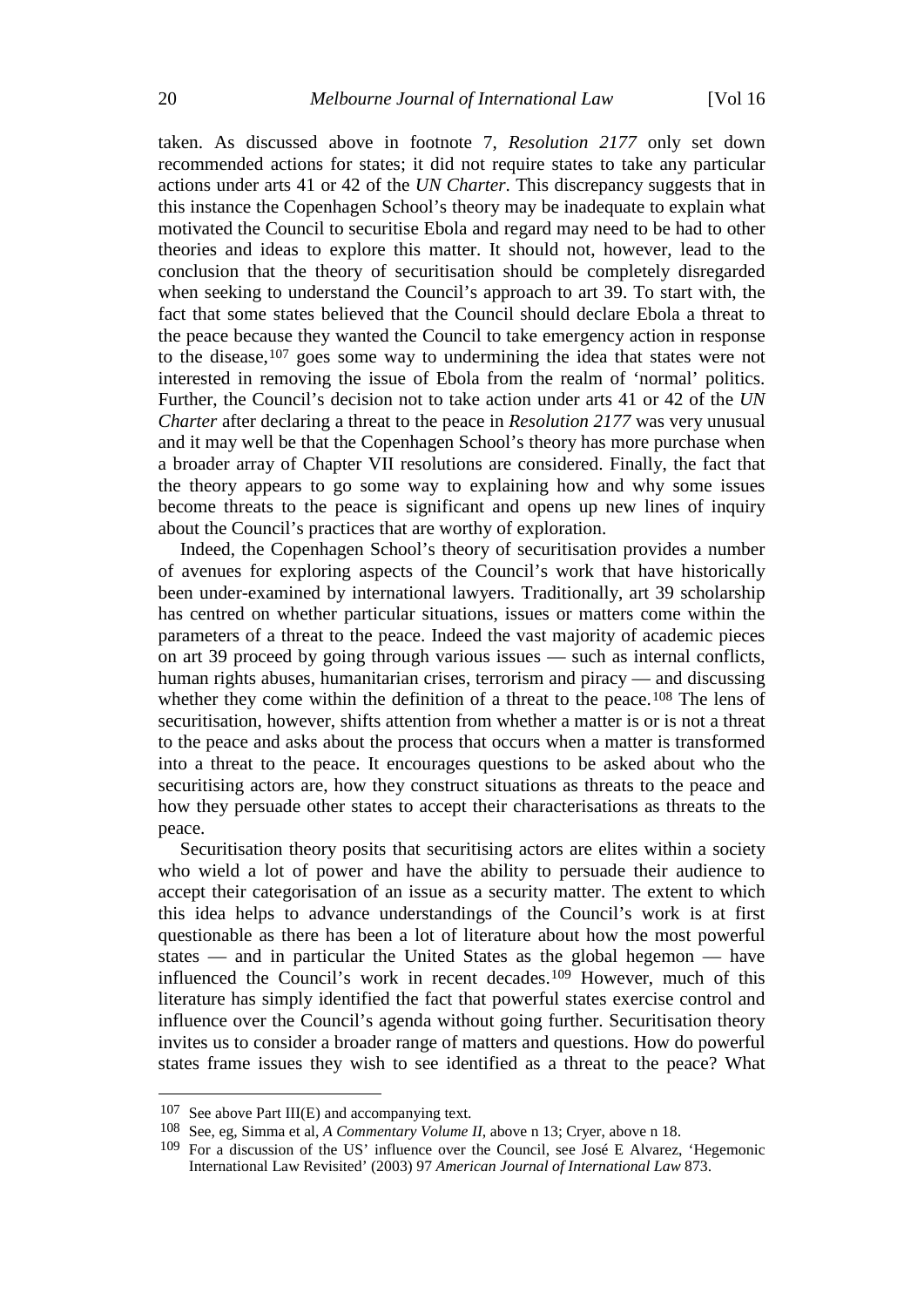language and rhetoric do they employ to portray situations as threats? What methods do they use to persuade others that purported threats should be recognised? Which narratives are successful and why? It is of course possible that powerful states may at times seek to persuade other states that a situation should be securitised by appealing to objective criteria such as those found in traditional conceptions of art 39. However, securitisation provides a means for considering whether there are times when other approaches come into play.

In addition to encouraging attention to be paid to how states identify, construct and attain acceptance for threats to the peace, securitisation theory may also facilitate discussions about the problems and limits of expanding the scope of art 39, and foster consideration of desecuritisation methods. A central tenet of the Copenhagen School's theory is that securitisation is a concerning process that should be avoided in many circumstances and reversed as far as possible when it occurs. Of particular concern to proponents of the theory is that securitisation removes matters from deliberative political arenas to places where elites wield too much unfettered power. In the words of Barry Buzan, Ole Waever and Jaap de Wilde:

[S]ecurity should be seen as negative, as a failure to deal with issues as normal politics. Ideally, politics should be able to unfold according to routine procedures without this extraordinary elevation of specific "threats" to a prepolitical immediacy … desecuritization is the optimal long-range option, since it means not to have issues phrased as "threats against which we have countermeasures" but to move them out of this threat-defense sequence and into the ordinary public sphere.<sup>[110](#page-20-0)</sup>

Methods of desecurisation that are raised by the Copenhagen School include not identifying issues as threats, managing issues that are securitised so that they are contained and moving securitised issues back into the 'normal' political sphere.

There has been extensive analysis in the international law literature of mechanisms that can be employed to limit the expansion of the Council's powers. Most of these efforts, however, have focused on methods of holding the Council to account after it has acted through mechanisms such as judicial review,[111](#page-20-1) countermeasures,[112](#page-20-2) extra-legal measures and other forms of checks and balances.[113](#page-20-3) In contrast, the Copenhagen School's ideas about desecuritisation offer possible pathways for limiting the scope of the Council's actions in a different way. Rather than looking at how the actions the Council takes in response to certain situations can be contained, the theory provides a way to think about whether the Council should be seized of situations in the first place. Admittedly the Copenhagen School's ideas about desecuritisation are not as well developed as other aspects of their securitisation theory. Nonetheless, they may provide a starting point for future discussions about the scope of art 39.

In closing this section on the Copenhagen School's theory of securitisation, it is clear that much more work needs to be done to explore how the theory might

<span id="page-20-0"></span> <sup>110</sup> Buzan, Waever and de Wilde, above n [97,](#page-17-1) 29.

<span id="page-20-1"></span><sup>111</sup> See, eg, Jose E Alvarez, 'Judging the Security Council' (1996) 90 *American Journal of International Law* 1.

<span id="page-20-2"></span><sup>112</sup> See generally, Antonios Tzanakopoulos, *Disobeying the Security Council: Countermeasures against Wrongful Sanctions* (Oxford University Press, 2011).

<span id="page-20-3"></span><sup>113</sup> See generally, Hood, above n [83.](#page-14-4)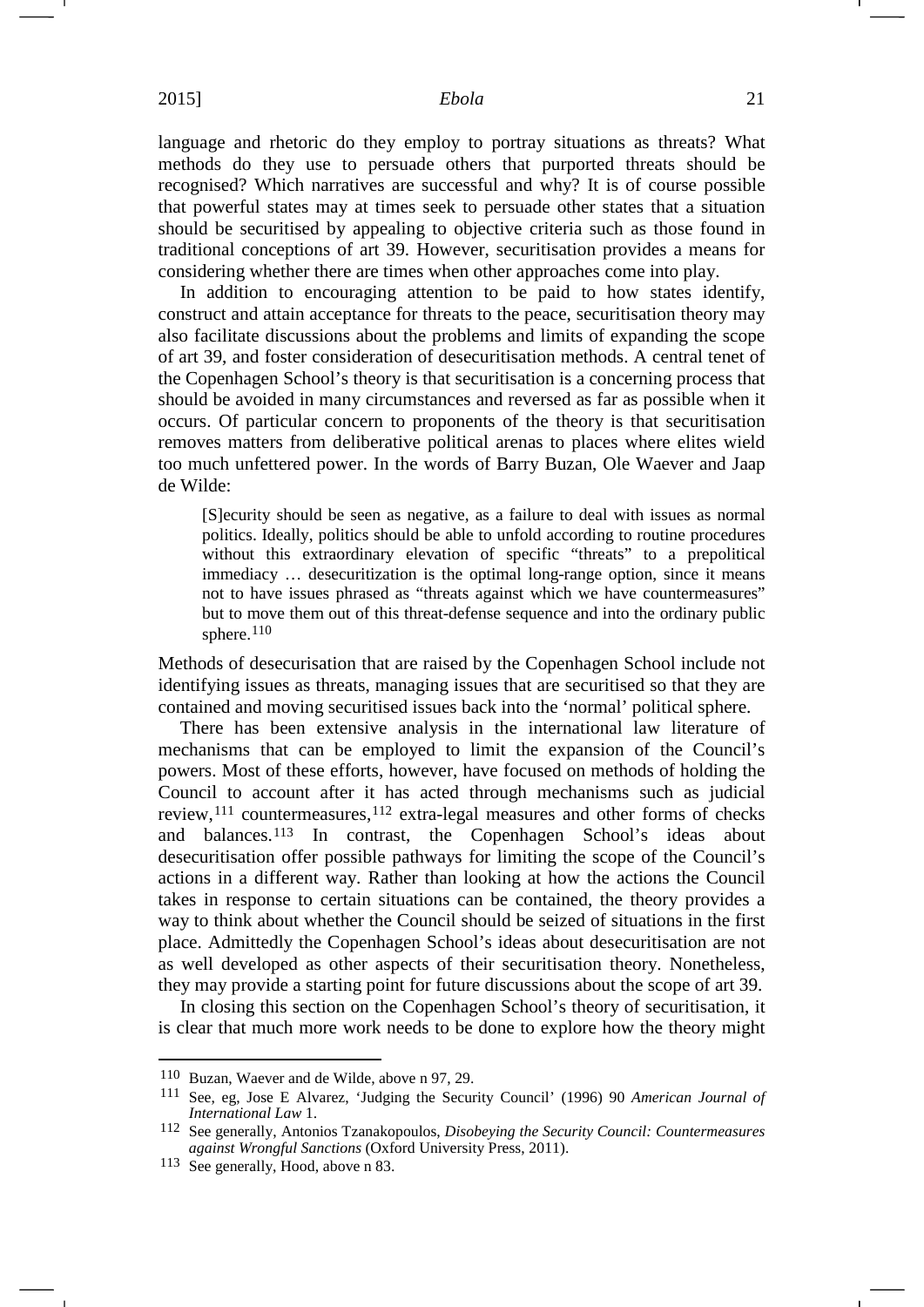apply to the Council's approach to art 39. In the space available it has only been possible to begin setting out possible links and ideas. In discussing the possibility of applying the theory, I am by no means suggesting that it captures all aspects of the Council's practice. To the contrary, I am very aware that the theory does not fit perfectly with every facet of the Council's practice and that it fails to explain important aspects of the Council's work. For example, the theory provides little help for understanding the sorts of emergency measures securitising actors implement after they securitise matters or for understanding how well placed securitising actors are to craft emergency measures in the first place. This is a significant shortcoming as the Council's tendency to determine that more and more issues are threats to the peace gives rise to questions about how well equipped the Council is to address such a broad array of issues. The Council was designed to provide temporally limited emergency responses to threats to the peace involving conflict, or at least the prospect of conflict. It is a small, executive-type body that appears ill-suited to addressing the broad array of issues that could come before it if the limits of art 39 are relaxed.[114](#page-21-0) Indeed it is doubtful whether it has the expertise, knowledge and resources to address issues such as health crises, poverty, climate change, migration, development issues and unemployment.[115](#page-21-1) Even if it did, it is questionable whether the Council should take on these sorts of issues given a host of other international organisations and bodies exist to address these challenges. It is not apparent that the securitisation theory provides clear tools for thinking through problems such as these. Despite such shortcomings, however, the avenues it opens up around how matters may become threats to the peace and the role that language and securitising actors play in this process are worthy of further consideration.

# V CONCLUSION

In concluding this article, it is apparent that the Council's declaration in *Resolution 2177* that the Ebola crisis amounts to a threat to the peace represented a significant moment in the Council's history. It was the first time that the Council determined that a health crisis amounted to a threat to the peace under art 39 of the *UN Charter* and many of the reasons that UN member states gave for understanding Ebola as a threat to the peace departed markedly from traditional, accepted conceptions of the term 'a threat to the peace'. Indeed the debate that took place prior to the passage of *Resolution 2177* suggested that states are willing to relax the traditional limits embedded in art 39 to a significant degree.

This article has argued that the willingness of states to expand the parameters of art 39 raises a number of concerns, including that it may lead to a situation where it is difficult, if not impossible, to discern any objective criteria for determining what constitutes a threat to the peace. It has also suggested that a

<span id="page-21-0"></span> <sup>114</sup> de Wet, above n [9,](#page-2-4) 139.

<span id="page-21-1"></span><sup>115</sup> Gian Luca Burci and Jakob Quirin have noted that the enforcement measures the Council can impose may be of little 'practical value' when addressing issues such as Ebola. See Gian Luca Burci and Jakob Quirin, 'Ebola, WHO and the United Nations: Convergence of Global Public Health and International Peace and Security' (2014) 18(25) *ASIL Insights* <http://www.asil.org/insights/volume/18/issue/25/ebola-who-and-united-nations -convergence-global-public-health-and>.